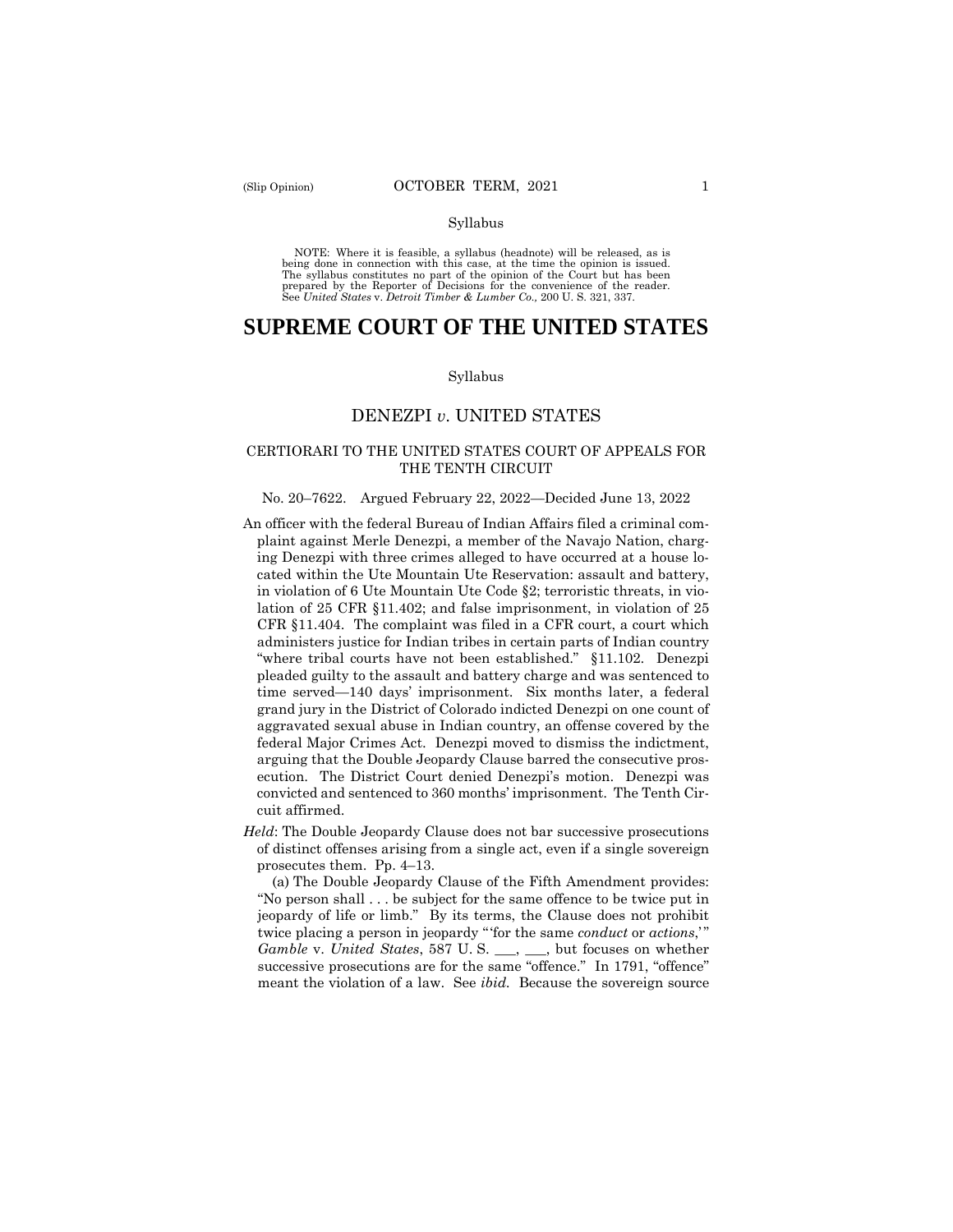#### Syllabus

of a law is an inherent and distinctive feature of the law itself, an offense defined by one sovereign is necessarily a different offense from that of another sovereign. See *id*., at \_\_\_. The two offenses can therefore be separately prosecuted without offending the Double Jeopardy Clause—even if they have identical elements and could not be separately prosecuted if enacted by a single sovereign. See *id.*, at \_\_\_, n. 1,

\_\_\_. This dual-sovereignty principle applies where "two entities derive their power to punish from wholly independent sources." *Puerto Rico*  v. *Sánchez Valle*, 579 U. S. 59, 68.

Denezpi's single act transgressed two laws: the Ute Mountain Ute Code's assault and battery ordinance and the United States Code's proscription of aggravated sexual abuse in Indian country. The Ute Mountain Ute Tribe exercised its "unique" sovereign authority in adopting the tribal ordinance. See *United States* v. *Wheeler*, 435 U. S. 313, 323. Likewise, Congress exercised the United States' sovereign power in enacting the federal criminal statute. See *United States* v. *Lanza*, 260 U. S. 377, 382. The two laws—defined by separate sovereigns—proscribe separate offenses, so Denezpi's second prosecution did not place him in jeopardy again "for the same offence." Pp. 4–6.

 (b) Denezpi argues that the dual-sovereignty doctrine applies only when offenses are enacted *and* enforced by separate sovereigns. He insists that his second prosecution violated double jeopardy, then, because prosecutors in CFR courts exercise federal authority, which means that he was prosecuted twice by the United States. The Court need not decide whether prosecutors in CFR courts exercise tribal or federal authority because the Double Jeopardy Clause does not prohibit successive prosecutions by the same sovereign; rather, it prohibits successive prosecutions "for the same offence." Thus, even if Denezpi is right that the Federal Government prosecuted his tribal offense, the Clause did not bar the Federal Government from prosecuting him under the Major Crimes Act too. The Double Jeopardy Clause does not ask who puts a person in jeopardy. It zeroes in on what the person is put in jeopardy for: the "offence." The Court has seen no evidence that "offence" was originally understood to encompass both the violation of the law and the identity of the prosecutor.

 Denezpi stitches together loose language from the Court's precedent to support his position that the identity of the prosecuting sovereign matters under the dual-sovereignty doctrine. No precedent cited by Denezpi involves or even mentions the unusual situation of a single sovereign successively prosecuting its own law and that of a different sovereign. In any event, imprecise statements cannot overcome the holdings of the Court's cases, not to mention the text of the Clause. Those authorities make clear that enactment is what counts in deter-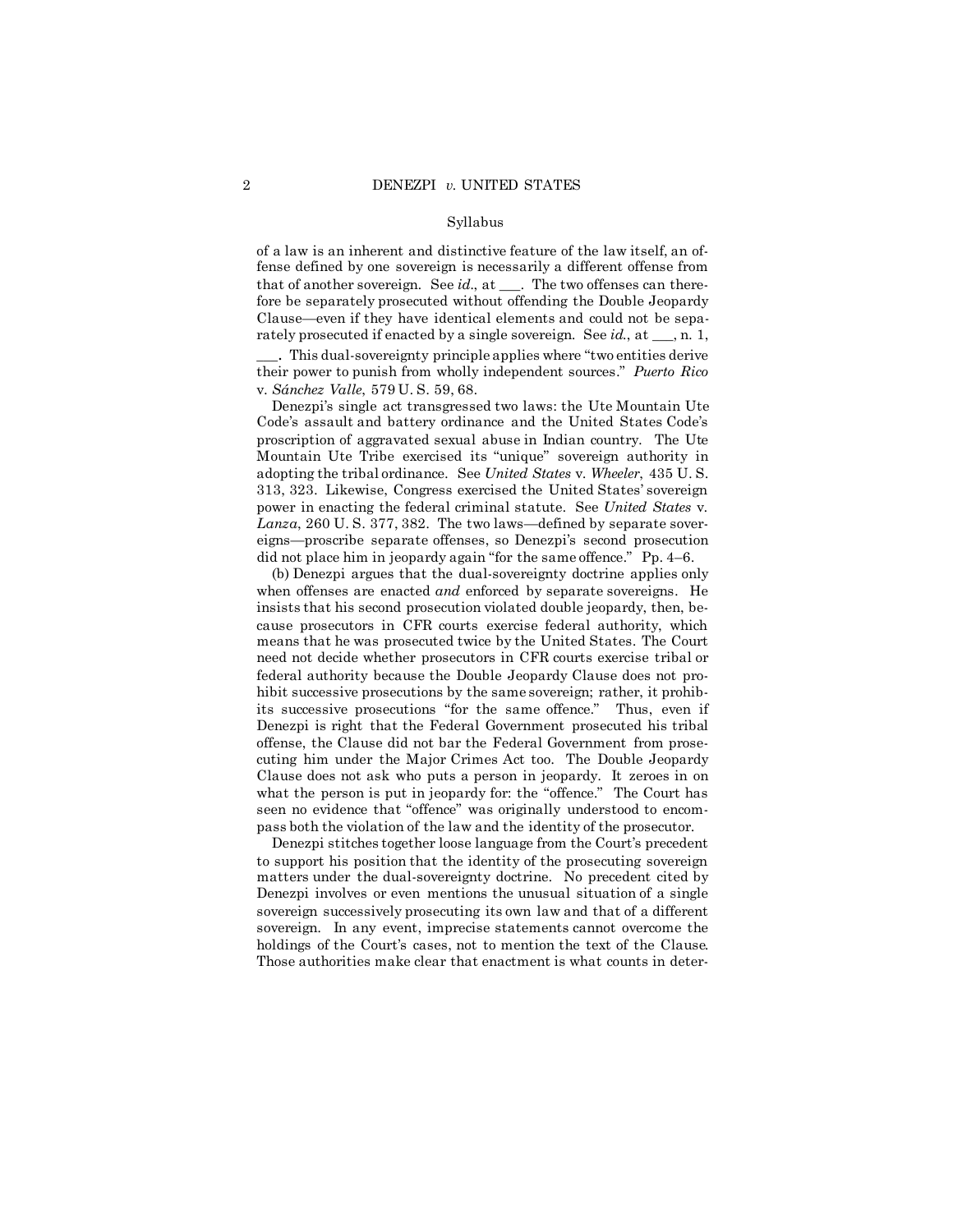#### Syllabus

mining whether the dual-sovereignty doctrine applies. Denezpi's reliance on *Bartkus* v. *Illinois*, 359 U. S. 121, is misplaced. At most, *Bartkus* acknowledged that successive federal prosecutions for the same conduct would raise a double jeopardy question, but *Bartkus* did not begin to analyze, much less answer, that question.

Denezpi's remaining arguments are unavailing. Denezpi first points to the Government's exclusion of Major Crimes Act felonies from the federal regulatory offenses enforceable in CFR court in order to avoid double jeopardy concerns. He asserts that this "limitation borders on a concession that the Double Jeopardy Clause bars [his] second prosecution." Brief for Petitioner 29. Not so. Federal regulatory crimes are defined by the Federal Government, so successive prosecutions for a federal regulatory crime and a federal statutory crime present a different double jeopardy question from the one here.

 doctrine," namely, advancing sovereigns' independent interests. *Id.*, Next, Denezpi argues that permitting successive prosecutions like his "does not further the purposes underlying the dual-sovereignty at 28–29. Purposes aside, the doctrine "follows from" the Clause's text, which controls. *Gamble*, 587 U.S., at \_\_\_\_\_. In any event, the Tribe's sovereign interest *is* furthered when its assault and battery ordinance—duly enacted by its governing body as an expression of the Tribe's condemnation of that crime—is enforced, regardless of who enforces it.

Finally, Denezpi asserts that the Court's conclusion might lead sovereigns to assume more broadly the authority to enforce other sovereigns' criminal laws in order to get two bites at the apple. If a constitutional barrier to such cross-enforcement exists, it does not derive from the Double Jeopardy Clause. Pp. 6–13.

#### 979 F. 3d 777, affirmed.

BARRETT, J., delivered the opinion of the Court, in which ROBERTS, C. J., and THOMAS, BREYER, ALITO, and KAVANAUGH, JJ., joined. GOR-SUCH, J., filed a dissenting opinion, in which SOTOMAYOR and KAGAN, JJ., joined as to Parts I and III.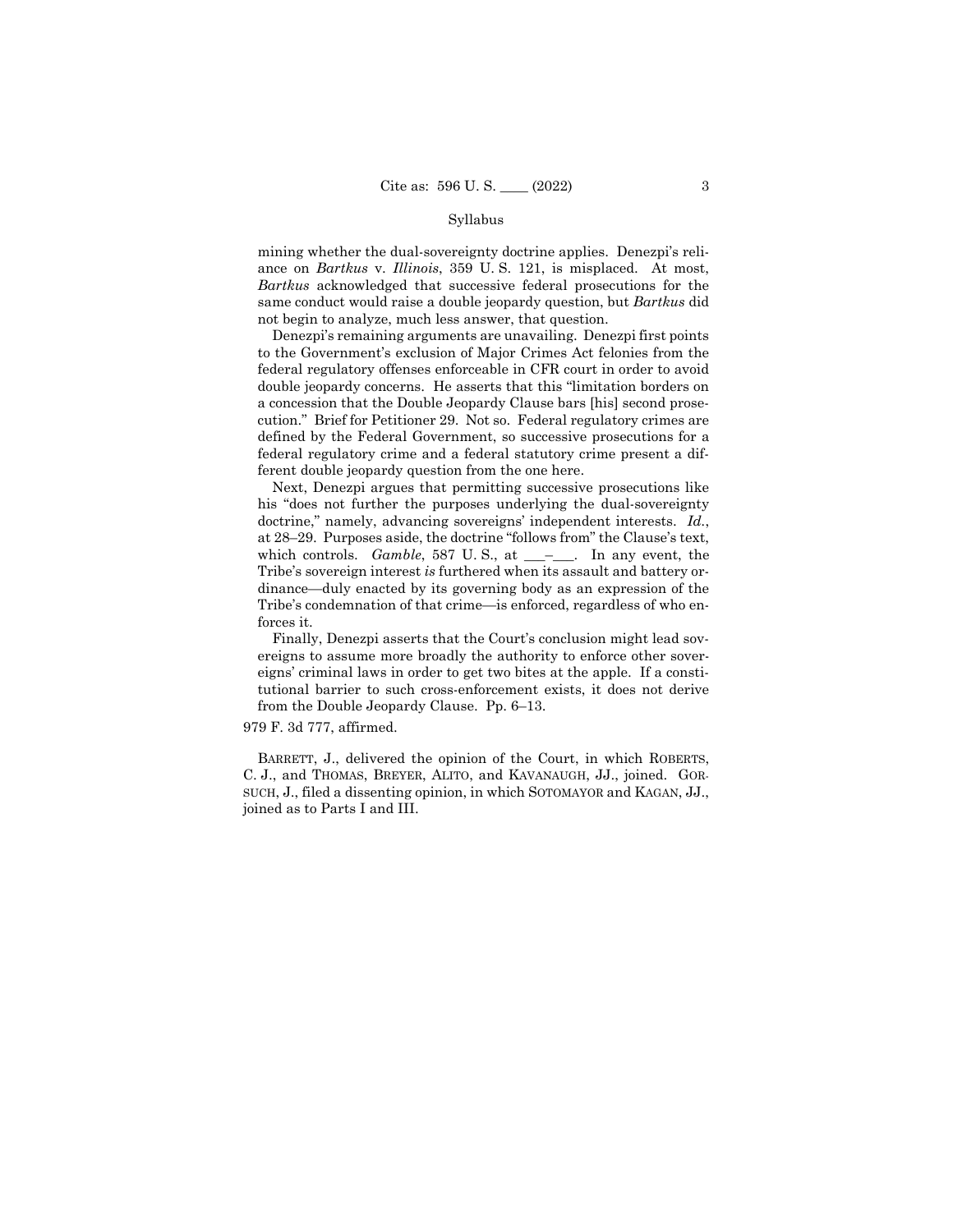NOTICE: This opinion is subject to formal revision before publication in the preliminary print of the United States Reports. Readers are requested to notify the Reporter of Decisions, Supreme Court of the United States, Wash-ington, D. C. 20543, of any typographical or other formal errors, in order that corrections may be made before the preliminary print goes to press.

## $\frac{1}{2}$  , where  $\frac{1}{2}$ **SUPREME COURT OF THE UNITED STATES**

#### $\frac{1}{2}$  ,  $\frac{1}{2}$  ,  $\frac{1}{2}$  ,  $\frac{1}{2}$  ,  $\frac{1}{2}$  ,  $\frac{1}{2}$ No. 20–7622

## MERLE DENEZPI, PETITIONER *v.* UNITED STATES

## ON WRIT OF CERTIORARI TO THE UNITED STATES COURT OF APPEALS FOR THE TENTH CIRCUIT

[June 13, 2022]

JUSTICE BARRETT delivered the opinion of the Court.

The Double Jeopardy Clause protects a person from being prosecuted twice "for the same offence." An offense defined by one sovereign is necessarily different from an offense defined by another, even when the offenses have identical elements. Thus, a person can be successively prosecuted for the two offenses without offending the Clause. We have dubbed this the "dual-sovereignty" doctrine.

This case presents a twist on the usual dual-sovereignty scenario. The mine run of these cases involves two sovereigns, each enforcing its own law. This case, by contrast, arguably involves a single sovereign (the United States) that enforced its own law (the Major Crimes Act) after having separately enforced the law of another sovereign (the Code of the Ute Mountain Ute Tribe). Petitioner contends that the second prosecution violated the Double Jeopardy Clause because the dual-sovereignty doctrine requires that the offenses be both enacted *and* enforced by separate sovereigns.

We disagree. By its terms, the Clause prohibits separate prosecutions for the same offense; it does not bar successive prosecutions by the same sovereign. So even assuming that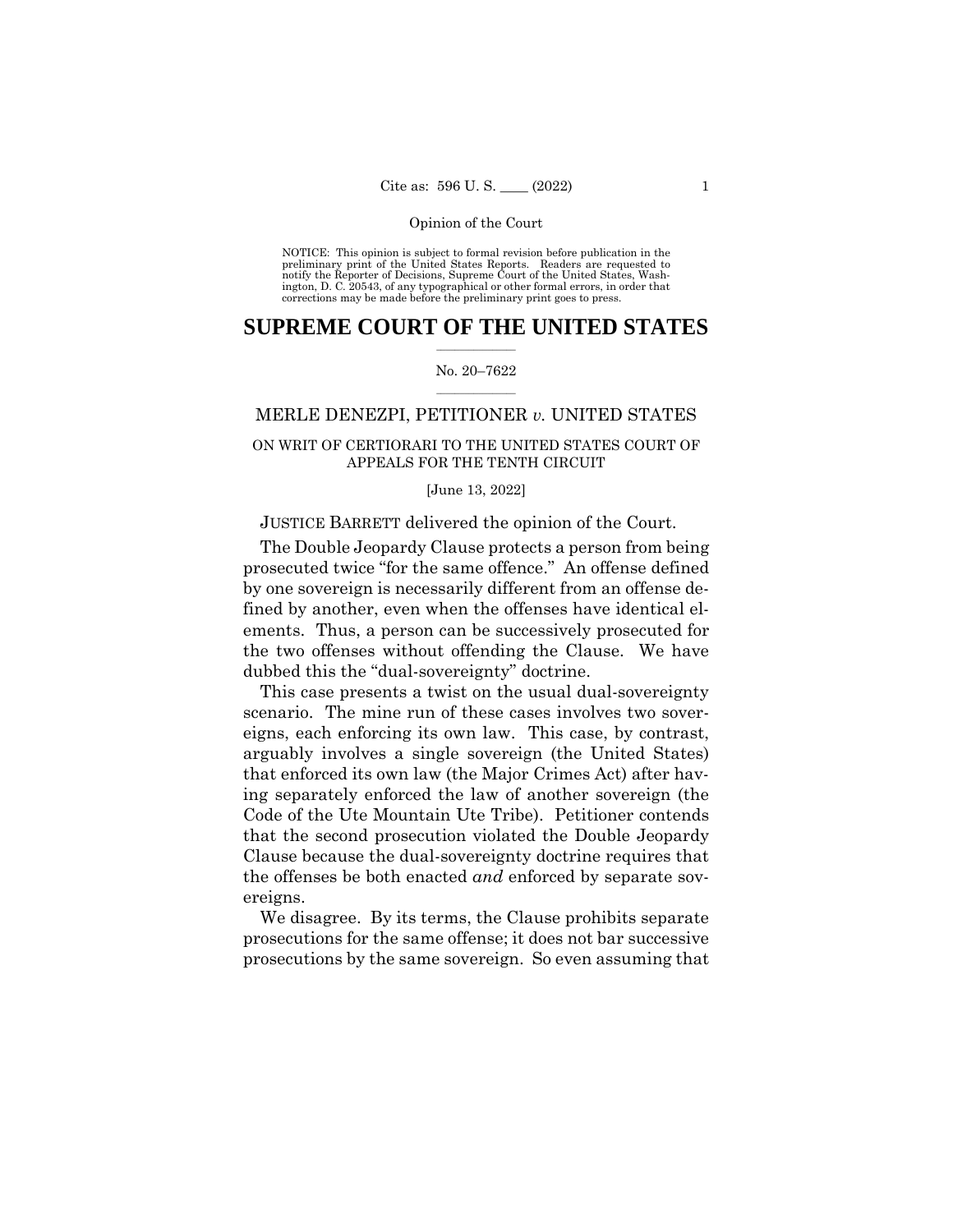petitioner's first prosecutor exercised federal rather than tribal power, the second prosecution did not violate the Constitution's guarantee against double jeopardy.

## I A

In 1882, Secretary of the Interior H. M. Teller wrote to his Department's Office of Indian Affairs (now known as the Bureau of Indian Affairs) to suggest that the Office "formulate certain rules for the government of the Indians on the reservations." Letter to H. Price, Comm'r of Indian Affairs (Dec. 2, 1882), in Dept. of Interior, Rules Governing the Court of Indian Offenses 3–4 (1883). In response, the Commissioner of Indian Affairs adopted regulations prohibiting certain acts and directing that a "Court of Indian Offenses" be established for nearly every Indian tribe or group of tribes to adjudicate rule violations. *Id.*, at 5. Given their basis in what is now the Code of Federal Regulations, the courts are sometimes called CFR courts.

Today, most tribes have established their own judicial systems, thereby displacing the CFR courts. See 25 CFR §11.104 (2021). But some tribes, often due to resource constraints, have not. Five CFR courts remain, serving 16 of the more than 500 federally recognized tribes. Their stated purpose is "to provide adequate machinery for the administration of justice for Indian tribes" in certain parts of Indian country "where tribal courts have not been established." §11.102. The Department's Assistant Secretary for Indian Affairs appoints CFR court judges, called magistrates, subject to a confirmation vote by the governing body of the tribe that the court serves. §11.201(a). The Assistant Secretary may remove magistrates for cause of his own accord or upon the recommendation of the tribal governing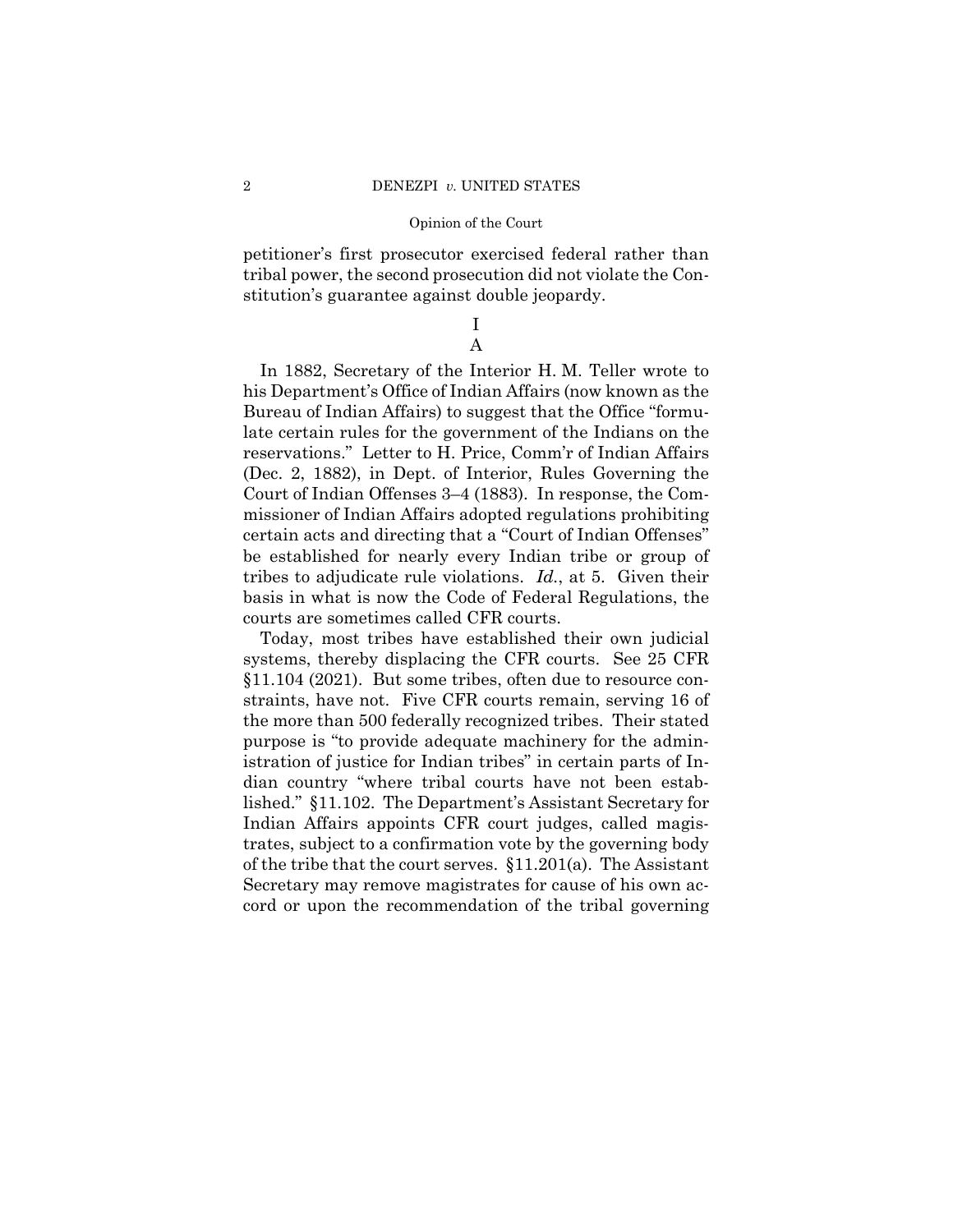body. §11.202.<sup>1</sup> Unless a contract with a tribe provides otherwise, a Department official appoints the prosecutor for each CFR court. §11.204.

CFR courts have jurisdiction over two sets of crimes. See §11.114. First, federal regulations set forth a list of offenses that may be enforced in CFR court. See §§11.400–11.454. In addition, a tribe's governing body may enact ordinances that, when approved by the Assistant Secretary, are enforceable in CFR court and supersede any conflicting federal regulations. §§11.108, 11.449.

The reservation of the Ute Mountain Ute Tribe spans over 500,000 acres in southwestern Colorado, northern New Mexico, and southeastern Utah. The Tribe has more than 2,000 members. It has not created its own court system, so it makes use of the Southwest Region CFR Court. The Tribe has, however, adopted its own penal code, which is enforceable in that court.

A violation of the tribal code lies at the heart of this case. Merle Denezpi and V. Y., both members of the Navajo Nation, traveled to Towaoc, Colorado, a town within the Ute Mountain Ute Reservation. While the two were alone at a house belonging to Denezpi's friend, Denezpi barricaded the door, threatened V. Y., and forced her to have sex with him. After Denezpi fell asleep, V. Y. escaped from the house and reported Denezpi to tribal authorities.

An officer with the federal Bureau of Indian Affairs filed a criminal complaint in CFR court. That complaint charged Denezpi with three crimes: assault and battery, in violation of 6 Ute Mountain Ute Code §2 (1988); terroristic threats, in violation of 25 CFR §11.402; and false imprisonment, in

B

 ${}^{1}$ The CFR court at issue in this case serves only the Ute Mountain Ute Tribe. Some CFR courts, however, serve multiple tribes. In that event, the governing bodies of all affected tribes participate in the confirmation and removal of magistrates. 25 CFR §§11.201(a), 11.202.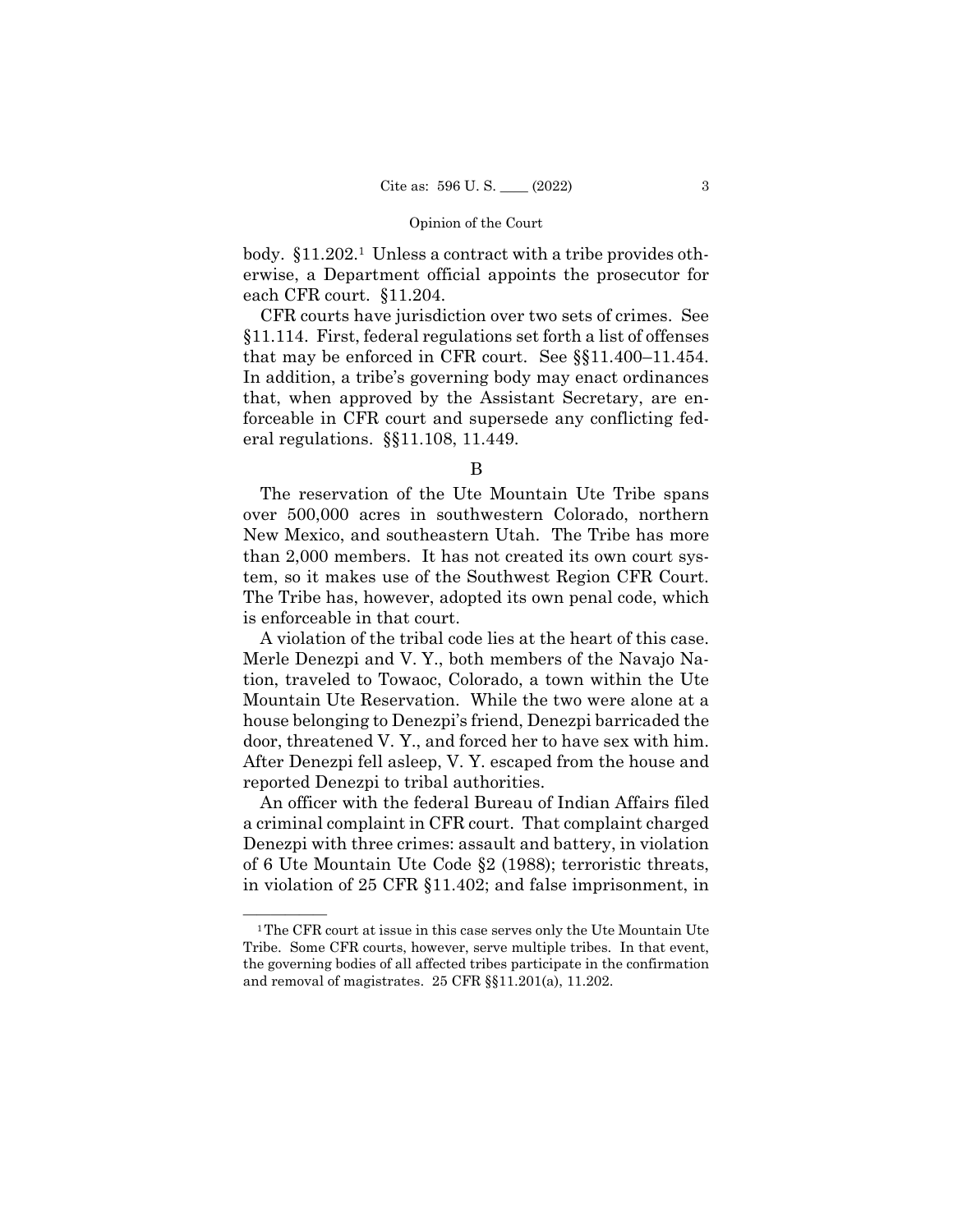violation of 25 CFR §11.404. Denezpi pleaded guilty to the assault and battery charge, and the prosecutor dismissed the other charges. The Magistrate sentenced Denezpi to time served—140 days' imprisonment.

Six months later, a federal grand jury in the District of Colorado indicted Denezpi on one count of aggravated sexual abuse in Indian country, an offense covered by the federal Major Crimes Act. 18 U. S. C. §§2241(a)(1), (a)(2), 1153(a). Denezpi moved to dismiss the indictment, arguing that the Double Jeopardy Clause barred the consecutive prosecution, but the District Court denied the motion. After a jury convicted Denezpi, the District Court sentenced him to 360 months' imprisonment.

The Tenth Circuit affirmed. It concluded that the second prosecution in federal court did not constitute double jeopardy because the Ute Mountain Ute Tribe's inherent sovereignty was the ultimate source of power undergirding the earlier prosecution in CFR court. 979 F. 3d 777, 781–783 (2020). We granted certiorari. 595 U. S. \_\_\_ (2021).

# II

## A

The Double Jeopardy Clause of the Fifth Amendment provides: "No person shall . . . be subject for the same offence to be twice put in jeopardy of life or limb." The Clause by its terms does not prohibit twice placing a person in jeopardy "'for the same *conduct* or *actions*.'" *Gamble* v. *United States*, 587 U. S. \_\_\_, \_\_\_ (2019) (slip op., at 3). Instead, it focuses on whether successive prosecutions are for the same "offence."

 tion or Breaking of a Law."'" *Ibid.*; see, *e.g.*, 2 R. Burn & J. That term, we have explained, "'was commonly understood in 1791 to mean "transgression," that is, "the Viola-Burn, A New Law Dictionary 167 (1792) ("OFFENCE, is an act committed against law, or omitted where the law requires it"). An offense, then, is "defined by a law." *Gamble*,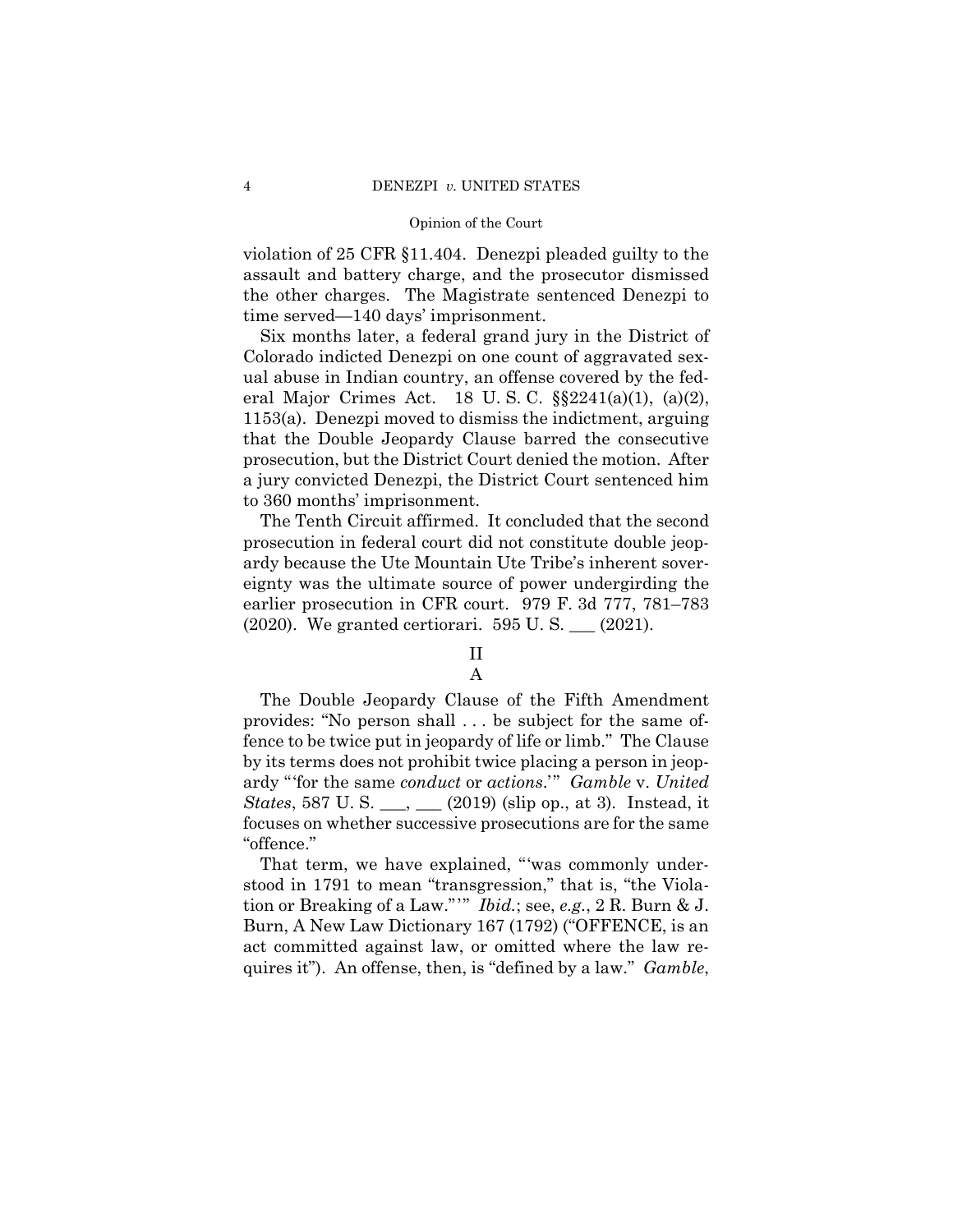587 U. S., at \_\_\_ (slip op., at 4); see *Moore* v. *Illinois*, 14 How. 13, 19–20 (1852). And a law is defined by the sovereign that makes it, expressing the interests that the sovereign wishes to vindicate. *Gamble*, 587 U. S., at \_\_\_ (slip op., at 4); see *United States* v. *Lanza*, 260 U. S. 377, 382 (1922) ("Each government in determining what shall be an offense against its peace and dignity is exercising its own sovereignty, not that of the other"). Because the sovereign source of a law is an inherent and distinctive feature of the law itself, an offense defined by one sovereign is necessarily a different offense from that of another sovereign. See *Gamble*, 587 U. S., at \_\_\_ (slip op., at 4); *Moore*, 14 How., at 20. That means that the two offenses can be separately prosecuted without offending the Double Jeopardy Clause—even if they have identical elements and could not be separately prosecuted if enacted by a single sovereign. See *Gamble*, 587 U. S., at \_\_\_, n. 1, \_\_\_ (slip op., at 3, n. 1, 4); cf. *Blockburger* v. *United States*, 284 U. S. 299, 304 (1932) (offenses defined by a single sovereign are distinct offenses only if each "requires proof of a different element").

This dual-sovereignty principle applies where "two entities derive their power to punish from wholly independent sources." *Puerto Rico* v. *Sánchez Valle*, 579 U. S. 59, 68 (2016). The doctrine has come up most frequently in the context of the States. See, *e.g.*, *Heath* v. *Alabama*, 474 U. S. 82, 88–90 (1985) (States are separate sovereigns from one another); *Lanza*, 260 U. S., at 382 (States are separate sovereigns from the United States). It applies, however, to Indian tribes too.

*United States* v. *Wheeler*, 435 U. S. 313 (1978), is the seminal case. There, a member of the Navajo Tribe was convicted in tribal court of violating a provision of the Navajo Tribal Code; he was later charged in federal court with violating a federal statute based on the same underlying conduct. *Id.*, at 314–316. Citing the dual-sovereignty doctrine, the Court rejected Wheeler's double jeopardy argument.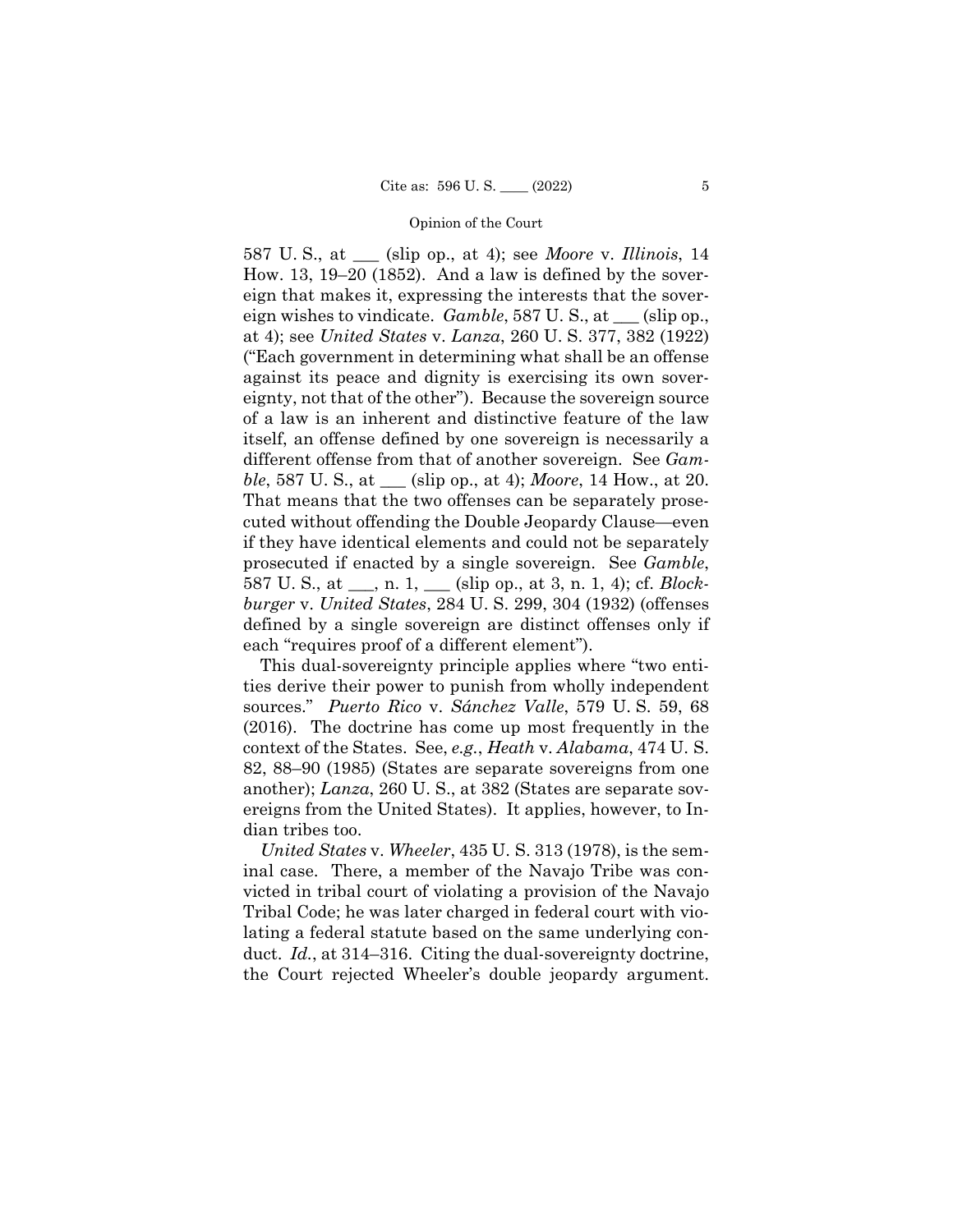We explained that before Europeans arrived on this continent, tribes "were self-governing sovereign political communities" with "the inherent power to prescribe laws for their members and to punish infractions of those laws." *Id.*, at 322–323. While "Congress has in certain ways regulated the manner and extent of the tribal power of selfgovernment," Congress did not "*creat[e]*" that power. *Id.*, at 328. When a tribe enacts criminal laws, then, "it does so as part of its retained sovereignty and not as an arm of the Federal Government." *Ibid.* Thus, Wheeler's prosecution for a tribal offense did not bar his later prosecution for a federal offense.

 proscription of aggravated sexual abuse in Indian country. Our reasoning in *Wheeler* controls here. Denezpi's single act transgressed two laws: the Ute Mountain Ute Code's assault and battery ordinance and the United States Code's The Ute Mountain Ute Tribe, like the Navajo Tribe in *Wheeler*, exercised its "unique" sovereign authority in adopting the tribal ordinance. *Id.*, at 323. Likewise, Congress exercised the United States' sovereign power in enacting the federal criminal statute. See *Lanza*, 260 U. S., at 382. The two laws, defined by separate sovereigns, therefore proscribe separate offenses. Because Denezpi's second prosecution did not place him in jeopardy again "for the same offence," that prosecution did not violate the Double Jeopardy Clause.

B

Denezpi agrees with much of this—that sovereigns define distinct offenses, that the Tribe and the United States are separate sovereigns, and that his prosecutions involved a tribal offense and a federal offense respectively. See Reply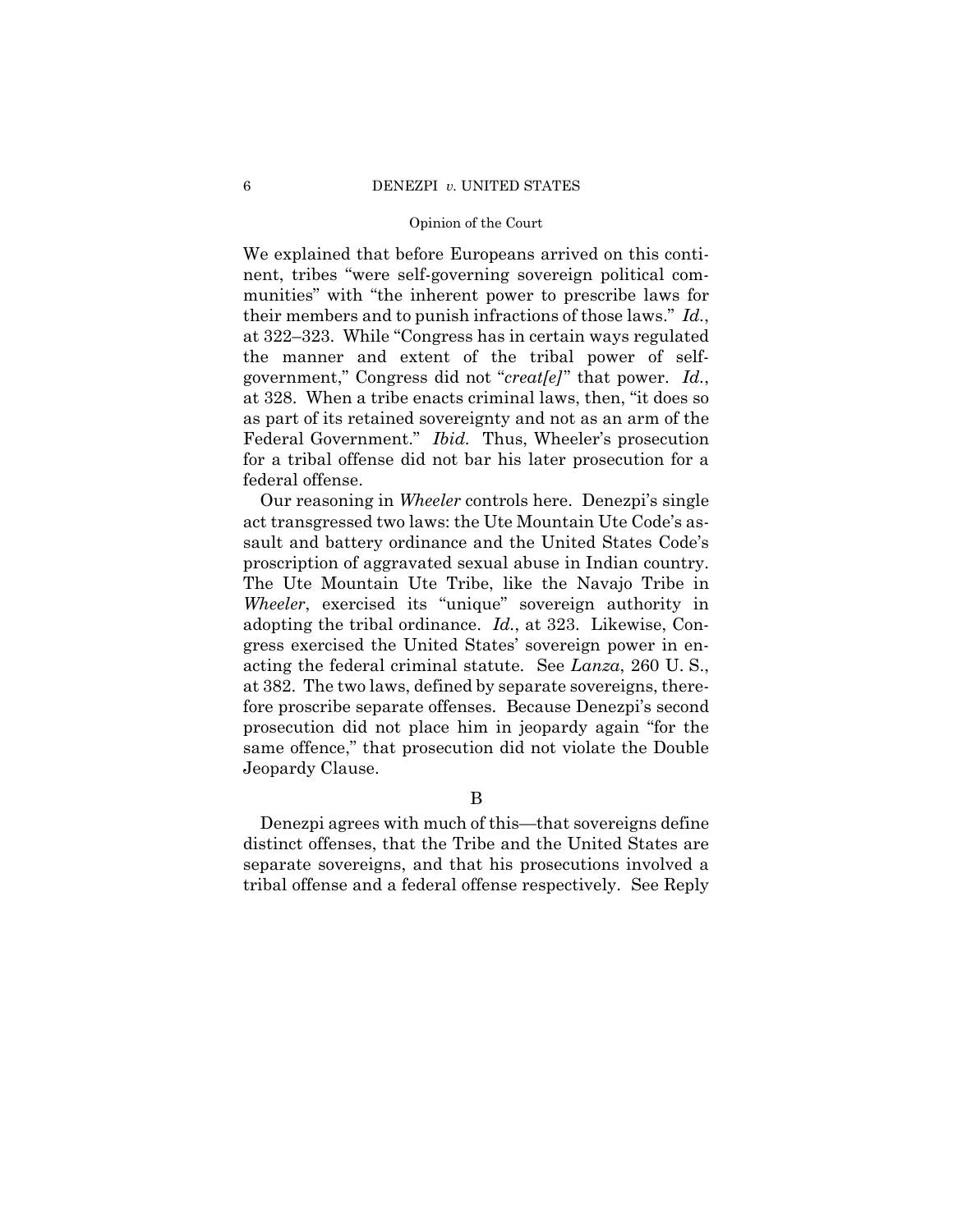Brief 3–4.<sup>2</sup> But he argues that the dual-sovereignty doctrine is concerned not only with who defines the offense, but also with who *prosecutes* it. In *Wheeler*, the defendant was initially prosecuted in a tribal court; Denezpi, by contrast, was initially prosecuted in a CFR court. While tribal prosecutors in tribal courts indisputably exercise tribal authority, Denezpi claims that prosecutors in CFR courts exercise federal authority because they are subject to the control of the Bureau of Indian Affairs. He concludes that he was therefore prosecuted twice by the United States. And that, he insists, violated the Double Jeopardy Clause because "the dual-sovereignty doctrine does not apply when successive prosecutions are undertaken by a single sovereign, regardless of the source of the power to adopt the criminal codes enforced in each prosecution." Brief for Petitioner 16– 17.3

<sup>&</sup>lt;sup>2</sup>The dissent, unwilling to accept Denezpi's framing of the case, asserts that his first conviction was for a federal offense because CFR court regulations assimilated the Tribe's assault and battery ordinance. *Post*, at 6–9 (opinion of GORSUCH, J.). The dissent is right that we do not address that point. Instead, we take the case as it comes to us: No party pressed the assimilation argument, here or below, and no lower court addressed it. Moreover, the answer to the question is not as obvious as the dissent claims. For example, while the dissent says that the relevant regulations "could not be plainer," *post*, at 6, they are much less clear than the Assimilative Crimes Act, which makes a person who violates a state law on a federal enclave situated in that State "guilty of a like offense and subject to a like punishment." 18 U. S. C. §13(a). Nor, despite the dissent's argument to the contrary, is it dispositive that the Assistant Secretary must approve a tribal ordinance before it can be enforced in CFR court the Secretary of the Interior had to approve the Tribal Code at issue in *Wheeler* too. 435 U. S., at 327. In short, the assimilation question is complex, making it particularly imprudent to raise and resolve it

*sua sponte* as the dissent proposes to do.<br><sup>3</sup>At times, the dissent suggests that the source of the trial court's power, rather than (or perhaps in addition to) the source of the prosecutor's power, matters in the dual-sovereignty analysis. See *post*, at 10–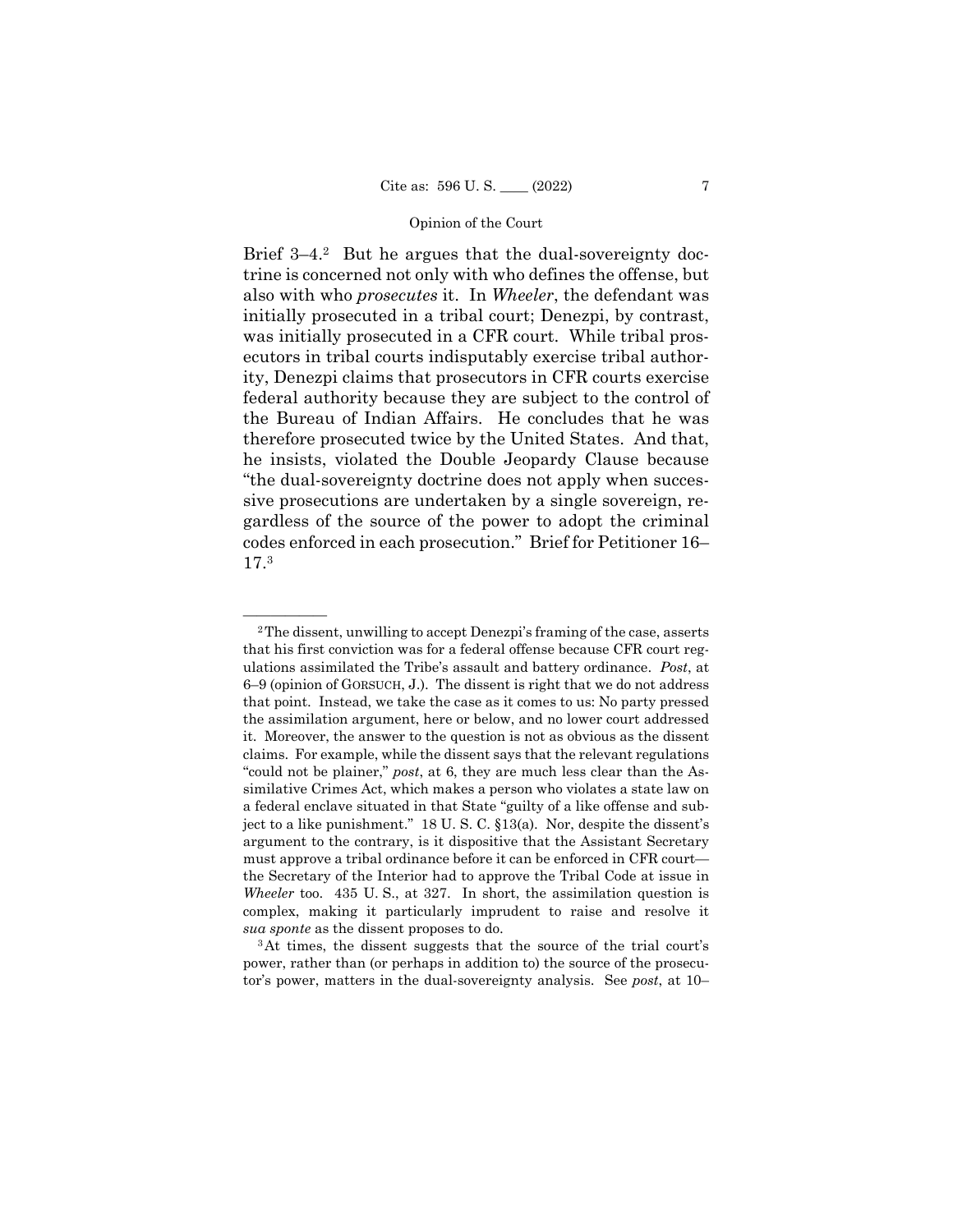### 8 DENEZPI *v.* UNITED STATES

#### Opinion of the Court

We need not sort out whether prosecutors in CFR courts exercise tribal or federal authority because we disagree with Denezpi's premise. The Double Jeopardy Clause does *not* prohibit successive prosecutions by the same sovereign. It prohibits successive prosecutions "for the same offence." And as we have already explained, an offense defined by one sovereign is different from an offense defined by another. Thus, even if Denezpi is right that the Federal Government prosecuted his tribal offense, the Clause did not bar the Federal Government from prosecuting him under the Major Crimes Act too.

1

Denezpi does not even try to reconcile his position with the text of the Clause. Instead, he presents the dualsovereignty doctrine as "a carveout to the rule against double jeopardy" and argues that the carveout does not extend to successive prosecutions by a single sovereign. Brief for Petitioner 15–17. But Denezpi is wrong to treat the dualsovereignty doctrine as an exception to the Clause. *Gamble*  was very clear on this point: "Although the dual-sovereignty rule is often dubbed an 'exception' to the double jeopardy right, it is not an exception at all. On the contrary, it follows from the text that defines that right in the first place."  $587 \text{ U.S., at }$  (slip op., at 3). The Clause does not ask who puts a person in jeopardy. It zeroes in on what the person is put in jeopardy for: the "offence." And again, in 1791, "offence" meant the violation of a law. *Supra,* at 4–5. We have seen no evidence that "offence" was originally understood to encompass both the violation of the law and the identity of the prosecutor.

Treating the identity of the prosecutor as part of the definition of "offence" is as odd as it sounds. An offense has

——————

<sup>11.</sup> Again the dissent strays from Denezpi's argument, which has focused on the source of the prosecutor's authority. See, *e.g.*, Tr. of Oral Arg. 9–11.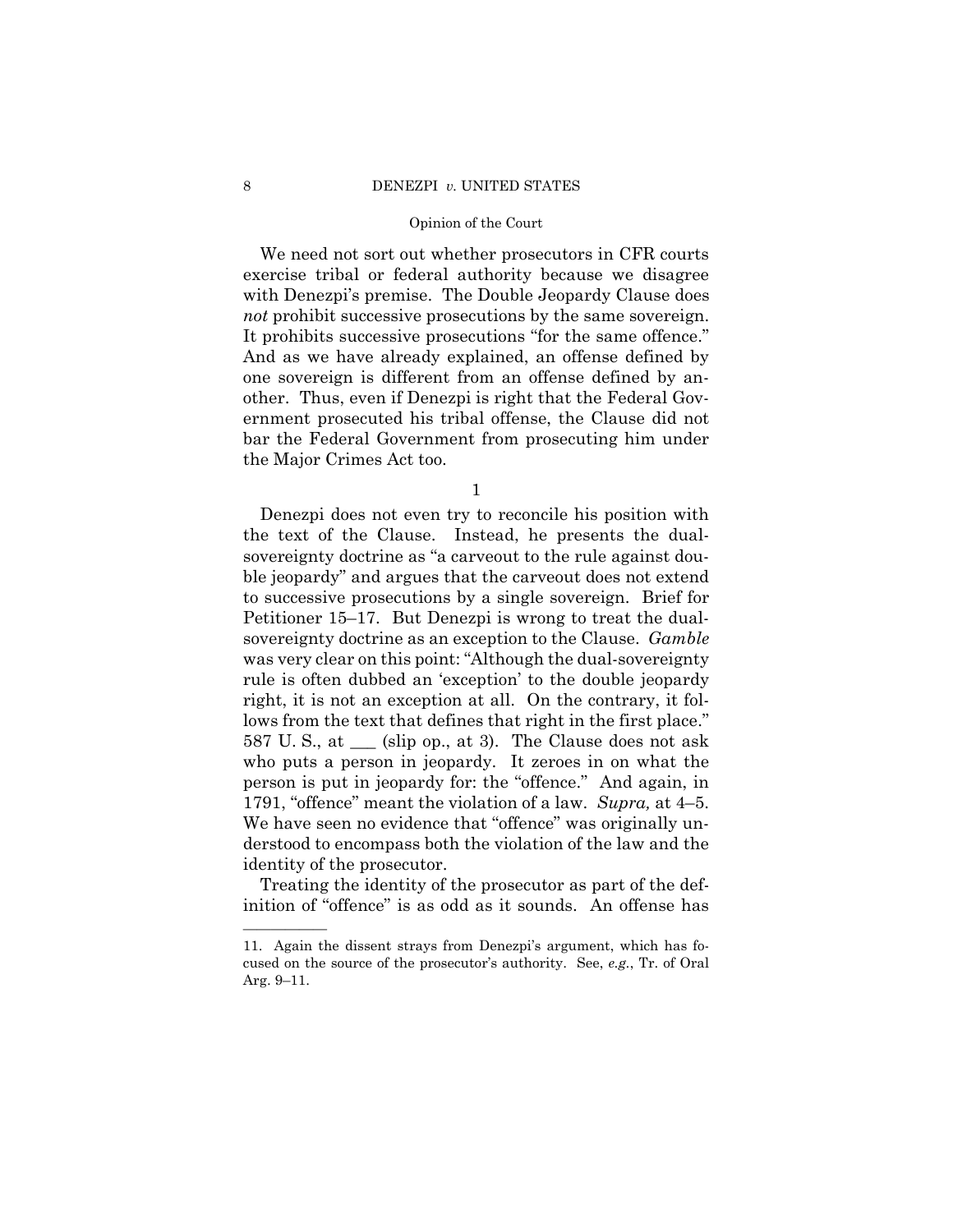always referred to the crime itself, which is complete when a person has carried out all of its elements. See, *e.g.*, *The Rugen*, 1 Wheat. 62, 74 (1816) ("[T]he offence of trading with the enemy was complete the moment the [ship] sailed from Savannah with an intention to carry her cargo to Kingston, in Jamaica"); *United States* v. *Norris*, 300 U. S. 564, 574 (1937) (the "crime of perjury . . . is complete when a witness's statement has once been made"); *Toussie* v. *United States*, 397 U. S. 112, 117 (1970) (draft registration "was thought of as a single, instantaneous act to be performed at a given time, and failure to register at that time was a completed criminal offense"). The law has long recognized, then, that an offense is committed before it is prosecuted. For example, the Constitution says that "[t]he Trial of all Crimes . . . shall be held in the State where the said Crimes shall have been committed." Art. III, §2, cl. 3; see Amdt. 6 ("In all criminal prosecutions, the accused shall" be tried "by an impartial jury of the State and district wherein the crime shall have been committed"). And Sir Matthew Hale could say of a man who breaks into a house and steals something: "[I]f indicted for the burglary and acquitted, yet he may be indicted of the larciny, for they are several offenses, tho committed at the same time." 2 History of the Pleas of the Crown 245–246 (1736). In addition, Chief Justice Marshall, speaking for the Court, described a section of the Crimes Act of 1790 as providing that "if manslaughter be committed in [certain places], the offender may be prosecuted in the federal Courts." *United States* v. *Wiltberger*, 5 Wheat. 76, 98 (1820). So Denezpi's proposal would put us in the position of holding that a person's single act constitutes two separate offenses at the time of commission (because the act violates two different sovereigns' laws) but that those offenses later become the same offense if a single sovereign prosecutes both. He offers no textual justification for this nonsensical result.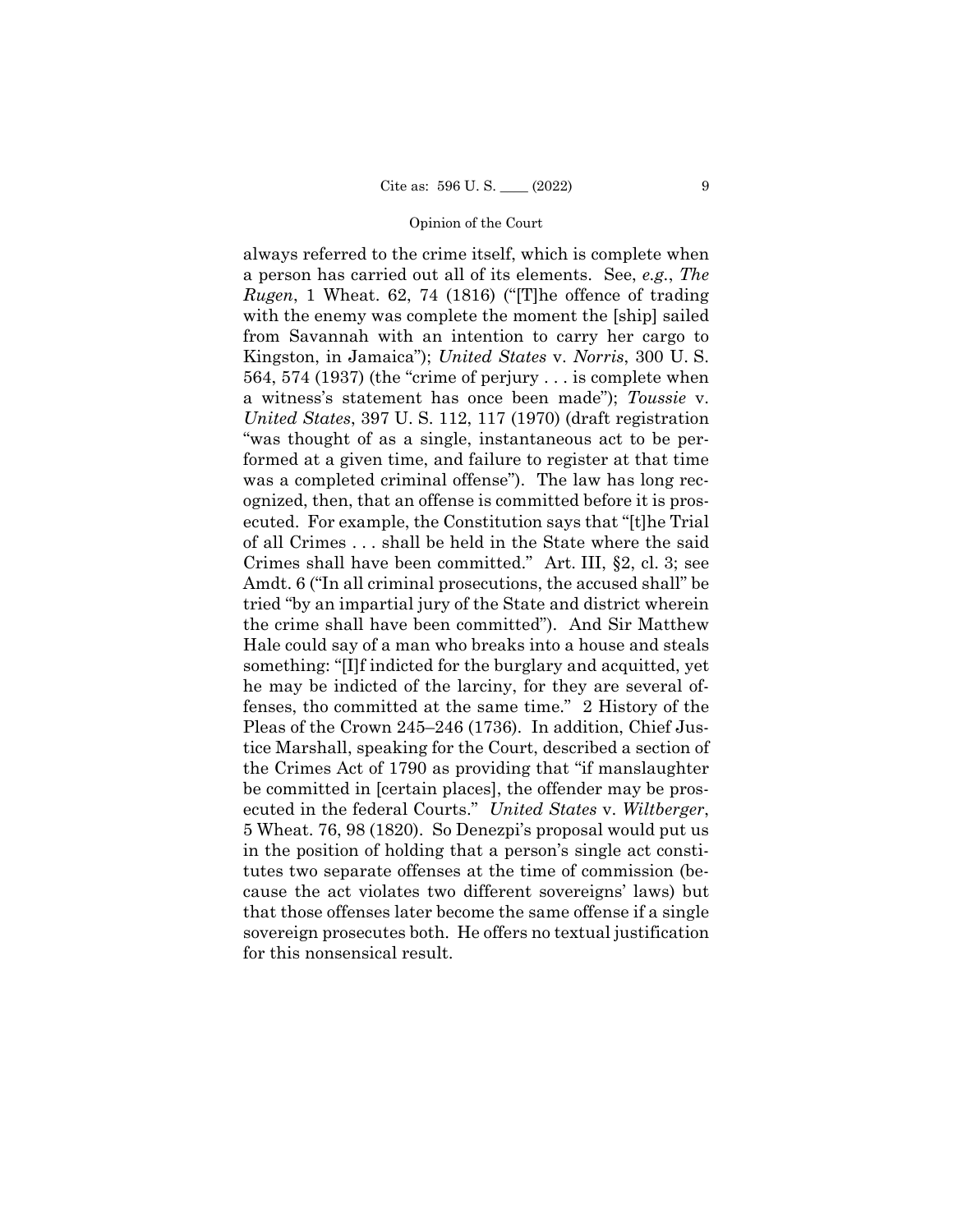2

With the text against him, the best Denezpi can do is stitch together loose language from our precedent. For example, we have said that "two offenses 'are not the "same offence"' for double jeopardy purposes if 'prosecuted by different sovereigns.'" *Gamble*, 587 U. S., at \_\_\_ (slip op., at 2) (emphasis deleted); see *Wheeler*, 435 U. S., at 329–330 ("Since tribal and federal prosecutions are brought by separate sovereigns, they are not 'for the same offence'"). In another case, we stated that "[i]f an entity's authority to enact and enforce criminal law ultimately comes from Congress, then it cannot follow a federal prosecution with its own." *Sánchez Valle*, 579 U. S., at 77; see *id.*, at 62 ("[T]he issue is only whether the prosecutorial powers of the two jurisdictions have independent origins"). And we have remarked that "the crucial determination [under the dualsovereignty doctrine] is whether the two entities that seek successively to prosecute a defendant for the same course of conduct can be termed separate sovereigns." *Heath*, 474 U. S., at 88.

Read in isolation, these statements help Denezpi's position that the identity of the prosecuting sovereign matters under the dual-sovereignty doctrine. Read in context, their helpfulness dissipates. None of these cases involves or even mentions the unusual situation of a single sovereign successively prosecuting its own law and that of a different sovereign. This language appears in the context of the usual situation: a sovereign (or alleged sovereign) prosecuting its own laws.4 Because enactment and enforcement almost always go hand in hand, it is easy to overlook that they are

<sup>&</sup>lt;sup>4</sup>In *Puerto Rico* v. *Sánchez Valle*, 579 U. S. 59 (2016), Puerto Rico sought to enforce its own territorial laws; the question, which we answered in the negative, was whether Puerto Rico was an independent sovereign from the United States for purposes of the Clause. *Id.*, at 65– 66; see also *Waller* v. *Florida*, 397 U. S. 387, 392–395 (1970) (cities are not separate sovereigns from States).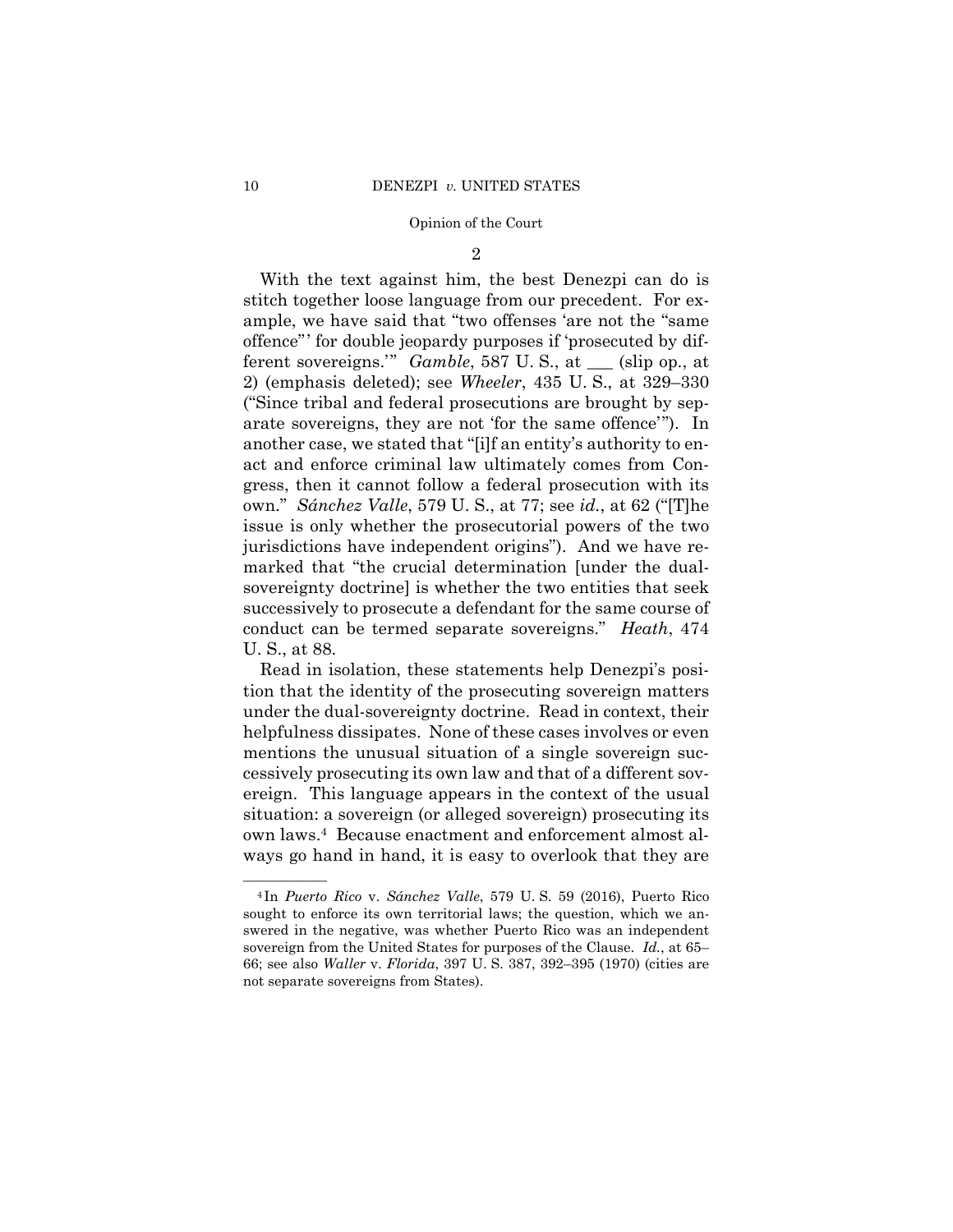occasionally separated. That is particularly good reason to take the language Denezpi offers with a healthy sprinkling of salt. Where it was not important to attend to the difference between enactment and enforcement, it is understandable why we did not. In any event, imprecise statements cannot overcome the holdings of our cases, not to mention the text of the Clause—and those authorities make clear that enactment is what counts in determining whether the dual-sovereignty doctrine applies. See Part II–A, *supra*.

Denezpi points to only one case in which the Court dealt with an argument in the neighborhood of his. In *Bartkus* v. *Illinois*, 359 U. S. 121 (1959), the defendant argued that his acquittal in federal court for a federal offense barred his later conviction in state court for a state offense based on the same underlying conduct. There was a threshold issue of whether to analyze the claim under the Fifth Amendment's Double Jeopardy Clause or the Fourteenth Amendment's Due Process Clause. The Double Jeopardy Clause had not yet been incorporated against the States, but the defendant argued that federal authorities had run his state prosecution, making it federal action to which the Clause applied. The Court rejected that argument, seeing no basis to say that "Illinois in bringing its prosecution was merely a tool of the federal authorities," rendering the "state prosecution . . . a sham and a cover for a federal prosecution." *Id.*, at 122–124. That resolution meant that the Court had no occasion to consider whether the Double Jeopardy Clause would have barred the Federal Government from separately prosecuting Bartkus for a violation of state law. Instead, we considered whether Bartkus' successive federal and state prosecutions violated due process. See *id.*, at 124.

*Bartkus* does not give Denezpi much to go on—as Denezpi himself recognizes. See Brief for Petitioner 16–17 (*Bartkus*  "suggest[s]" that the dual-sovereignty doctrine will not apply if "a second prosecution by an apparently separate sov-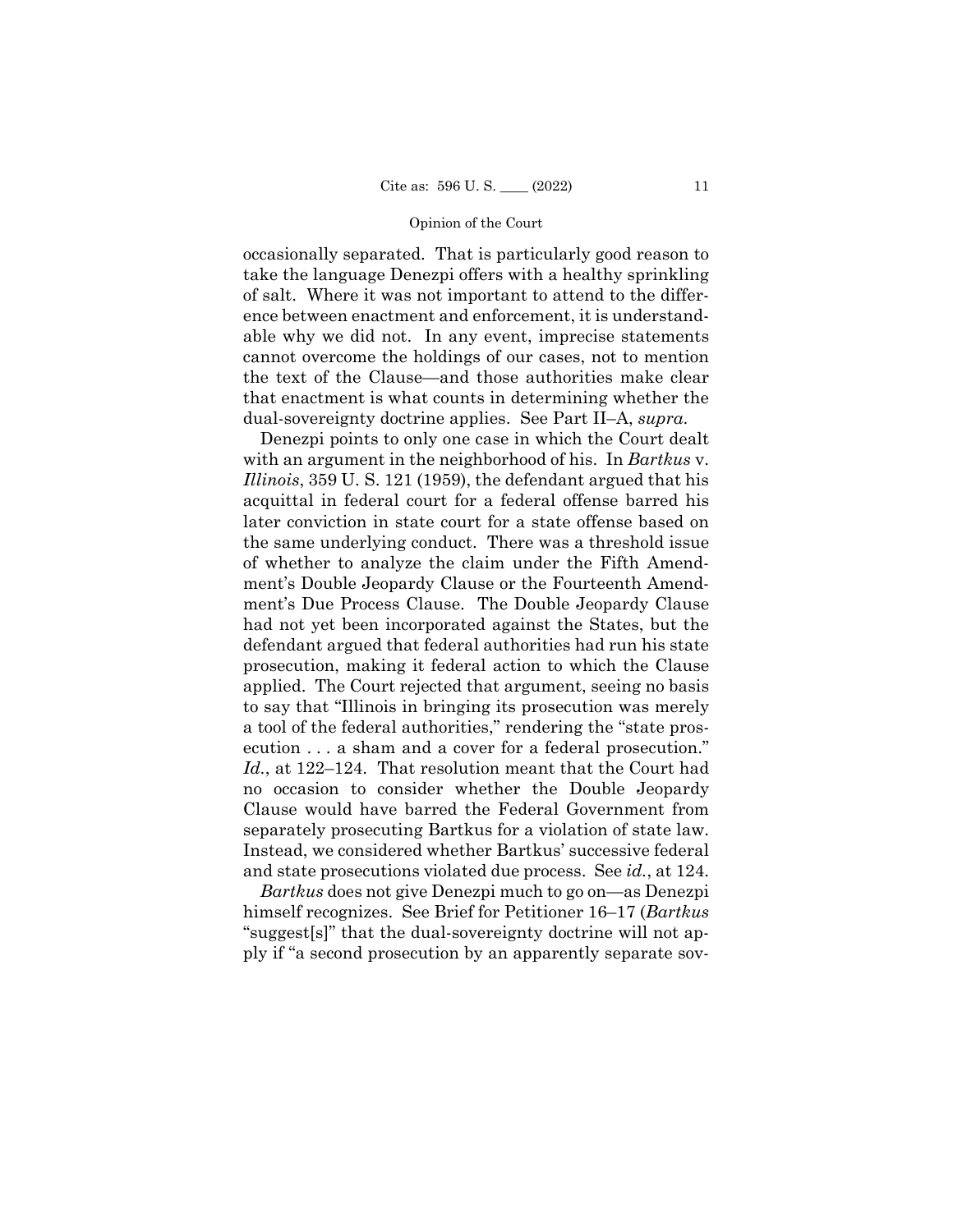ereign is 'in essential fact' just a 'cover' for a second prosecution by the first sovereign"). At most, *Bartkus* acknowledged that a successive federal prosecution would raise a double jeopardy question. Yet it did not begin to analyze, much less answer, that question. In the end, then, *Bartkus*  is no more help to Denezpi than the other cases on which he relies.

Denezpi advances a few other arguments for why the Double Jeopardy Clause barred his second prosecution. None succeeds.

First, he notes that the United States has excluded from the string of federal regulatory offenses enforceable in CFR court those "[f]elonies that are covered by the Major Crimes Act." 58 Fed. Reg. 54406 (1993). And it has done so "to avoid the possibility that someone who has committed a serious offense may be immunized from federal prosecution [under that Act] because of the prohibition against double jeopardy by a prosecution in a Court of Indian Offenses." *Ibid.* Denezpi asserts that this "limitation borders on a concession that the Double Jeopardy Clause bars [his] second prosecution." Brief for Petitioner 29. We disagree. Federal regulatory crimes are defined by the Federal Government, so successive prosecutions for a federal regulatory crime and a federal statutory crime present a different double jeopardy question from the one presented here.

Next, Denezpi argues that permitting successive prosecutions like his "does not further the purposes underlying the dual-sovereignty doctrine," namely, advancing sovereigns' independent interests. *Id.*, at 28–29. Purposes aside, the doctrine "follows from" the Clause's text, which controls. *Gamble*, 587 U.S., at \_\_\_\_\_\_\_ (slip op., at 3–4). In any event, the Tribe's sovereign interest *is* furthered when its assault and battery ordinance—duly enacted by its governing body as an expression of the Tribe's condemnation of

<sup>3</sup>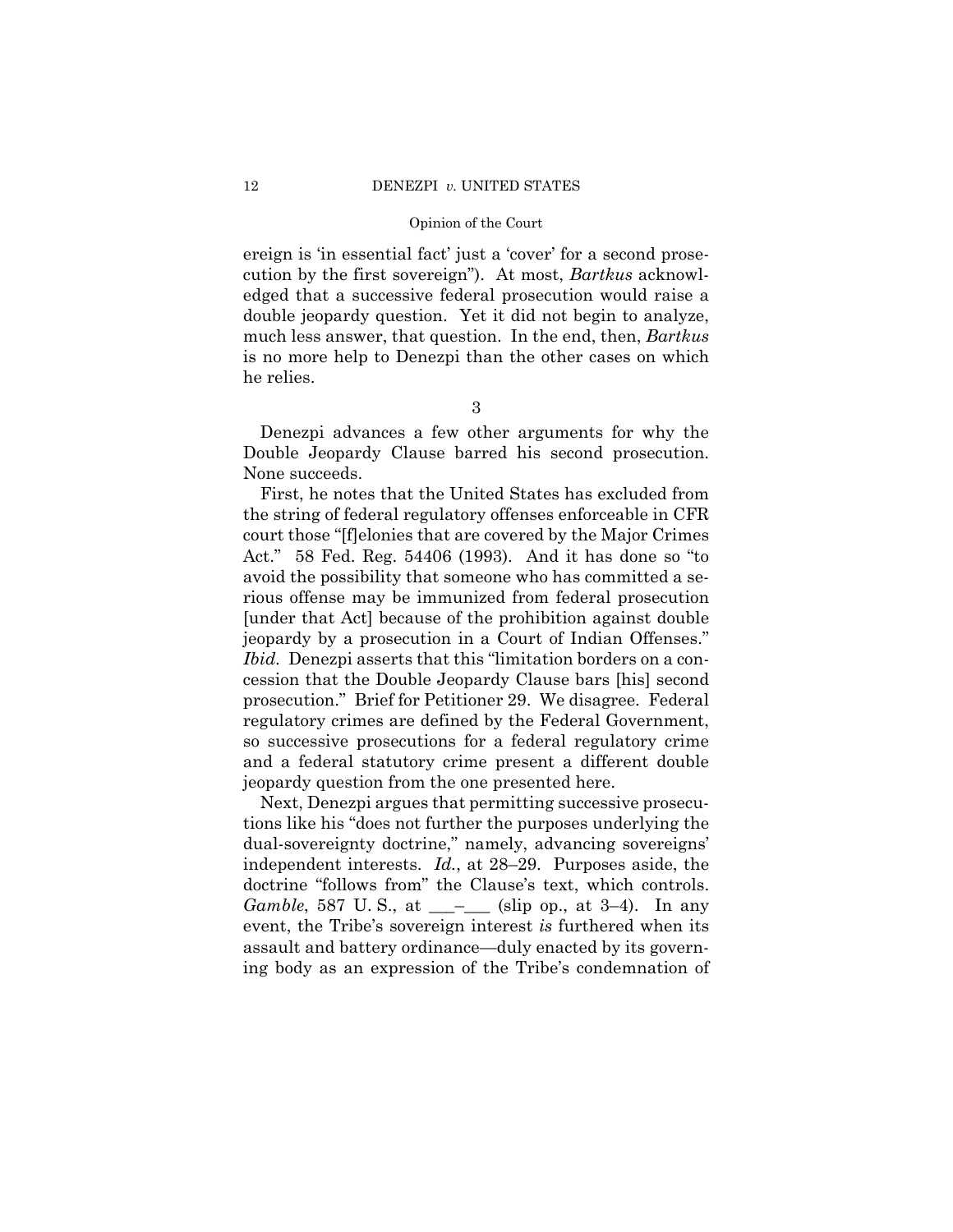that crime—is enforced, regardless of who enforces it.

Finally, Denezpi asserts that the conclusion we reach might lead to "highly troubling" results. Brief for Petitioner 30–32. He suggests that sovereigns might more broadly assume the authority to enforce other sovereigns' criminal laws in order to get two bites at the apple. But if there is a constitutional barrier to such cross-enforcement, it does not derive from the Double Jeopardy Clause. As we have explained, the Clause does not bar successive prosecutions of distinct offenses, even if a single sovereign prosecutes them.

\* \* \*

Denezpi's single act led to separate prosecutions for violations of a tribal ordinance and a federal statute. Because the Tribe and the Federal Government are distinct sovereigns, those "offence[s]" are not "the same." Denezpi's second prosecution therefore did not offend the Double Jeopardy Clause. We affirm the judgment of the Court of Appeals.

*It is so ordered.*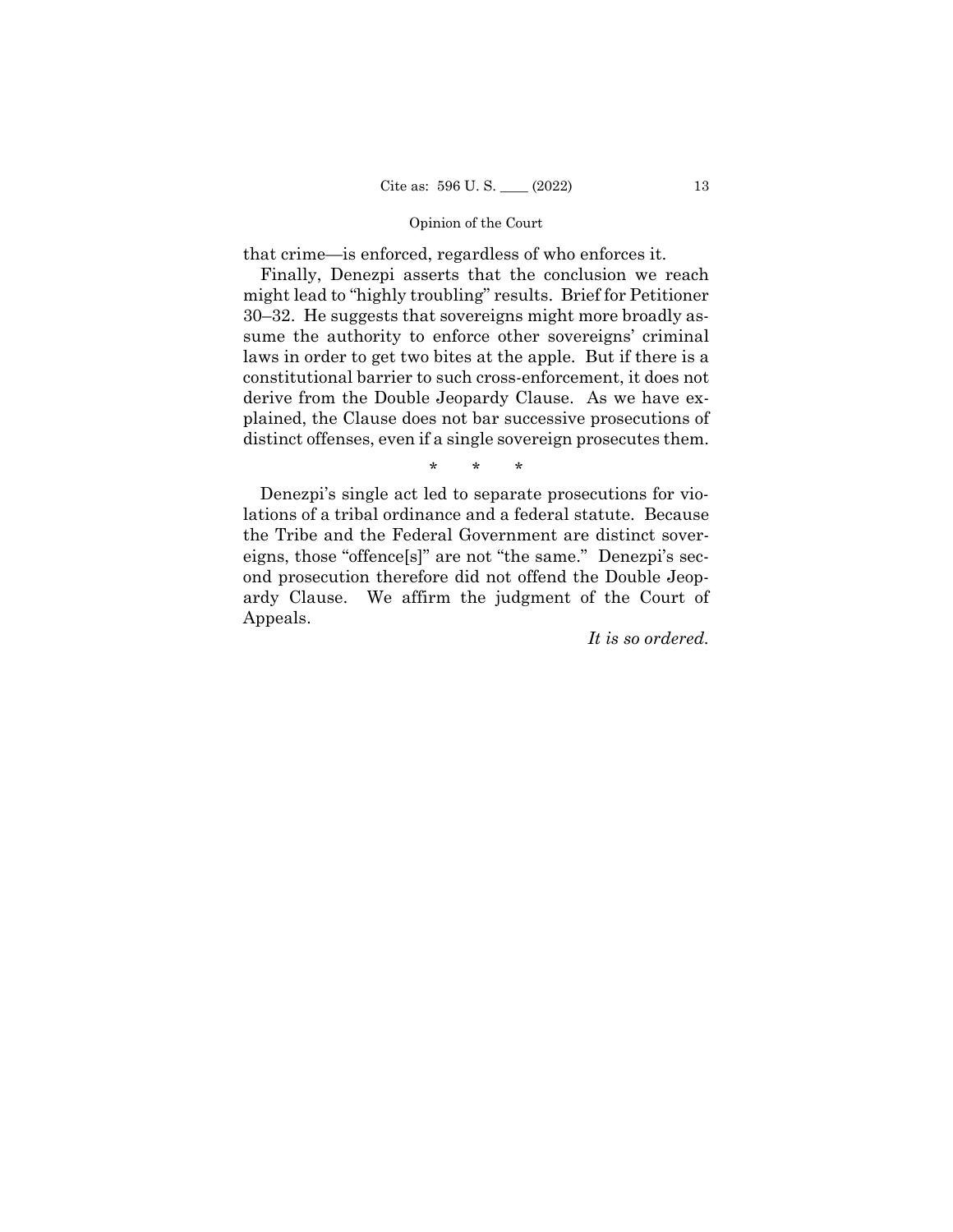## $\frac{1}{2}$  , where  $\frac{1}{2}$ **SUPREME COURT OF THE UNITED STATES**

#### $\frac{1}{2}$  ,  $\frac{1}{2}$  ,  $\frac{1}{2}$  ,  $\frac{1}{2}$  ,  $\frac{1}{2}$  ,  $\frac{1}{2}$ No. 20–7622

## MERLE DENEZPI, PETITIONER *v.* UNITED STATES

## ON WRIT OF CERTIORARI TO THE UNITED STATES COURT OF APPEALS FOR THE TENTH CIRCUIT

[June 13, 2022]

JUSTICE GORSUCH, with whom JUSTICE SOTOMAYOR and JUSTICE KAGAN join as to Parts I and III, dissenting.

Federal prosecutors tried Merle Denezpi twice for the same crime. First, they charged him with violating a federal regulation. Then, they charged him with violating an overlapping federal statute. Same defendant, same crime, same prosecuting authority. Yet according to the Court, the Double Jeopardy Clause has nothing to say about this case. How can that be? To justify its conclusion, the Court invokes the dual-sovereignty doctrine. For reasons I have offered previously, I believe that doctrine is at odds with the text and original meaning of the Constitution. See *Gamble*  v. *United States*, 587 U. S. \_\_\_, \_\_\_ (2019) (dissenting opinion) (slip op., at 1). But even taking it at face value, the doctrine cannot sustain the Court's conclusion.

> I A

To appreciate why, some background about the Court of Indian Offenses helps. Unlike a tribal court operated by a Native American Tribe pursuant to its inherent sovereign authority, the Court of Indian Offenses is "part of the Federal Government." 58 Fed. Reg. 54407 (1993). Really, it is a creature of the Department of the Interior. Secretary H. M. Teller opened the court by administrative decree in 1883. As he put it, the court was designed to "civilize the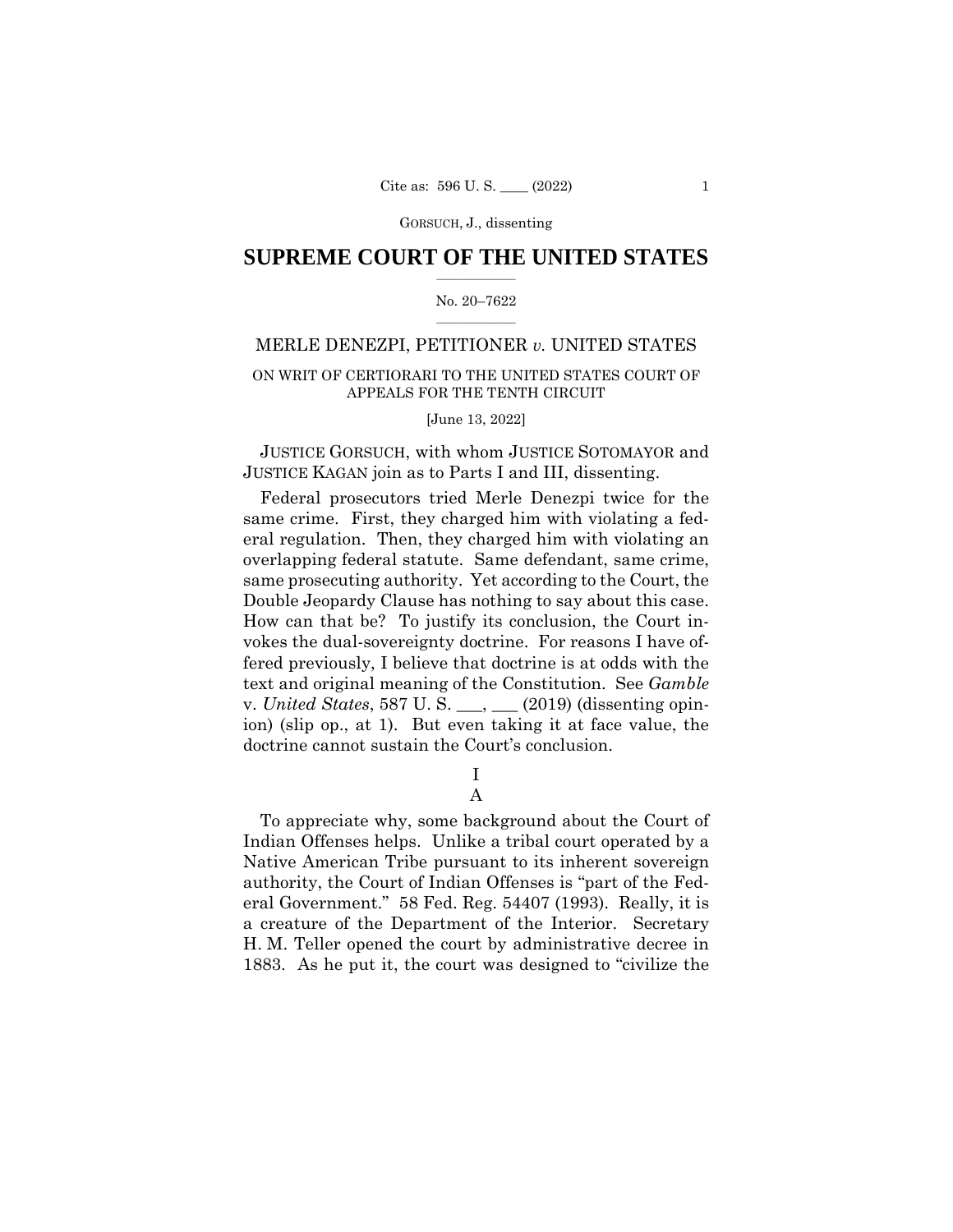Indians" by forcing them to "desist from the savage and barbarous practices . . . calculated to continue them in savagery." 1 Report of the Secretary of the Interior X (June 30, 1883). Apparently, the Secretary and his contemporaries worried that too many Tribes were under "the influence of medicine men" and "without law of any kind," and they thought the Interior Department needed to take a strong hand to impose "some rule of government on the reservations." *Id.*, at X–XI.

Toward these ends, the Secretary instructed the Commissioner of Indian Affairs to promulgate "certain rules" to establish a new "tribunal" and to define new "offenses of which it was to take cognizance." *Id.*, at XII. The resulting "court" was composed of magistrates appointed by the Department who could "read and write English readily, w[ore] citizens' dress, and engage[d] in civilized pursuits." Report of the Commissioner of Indian Affairs 28 (1892) (1892 Report). The Department likewise appointed officers charged with investigating the crimes it created. Federal Office of Child Support Enforcement, IM–07–03, Tribal and State Jurisdiction To Establish and Enforce Child Support 10 (2007). And the regulatory criminal code the Department produced outlawed everything from "old heathenish dances" and "medicine men" and their "conjurers' arts" to certain Indian mourning practices. Rules Governing the Court of Indian Offenses 3–7 (1883) (1883 Rules). The Department's new criminal code also assimilated "the laws of the State or Territory within which the reservation may be located," and instructed that sentences for assimilated offenses should match those imposed by state or territorial law. 1892 Report 30. Unsurprisingly, tribal members often regarded these courts as "foreign" and "hated" institutions. V. Deloria & C. Lytle, American Indians, American Justice 115–116 (1983).

Over time, as the federal government's attitude toward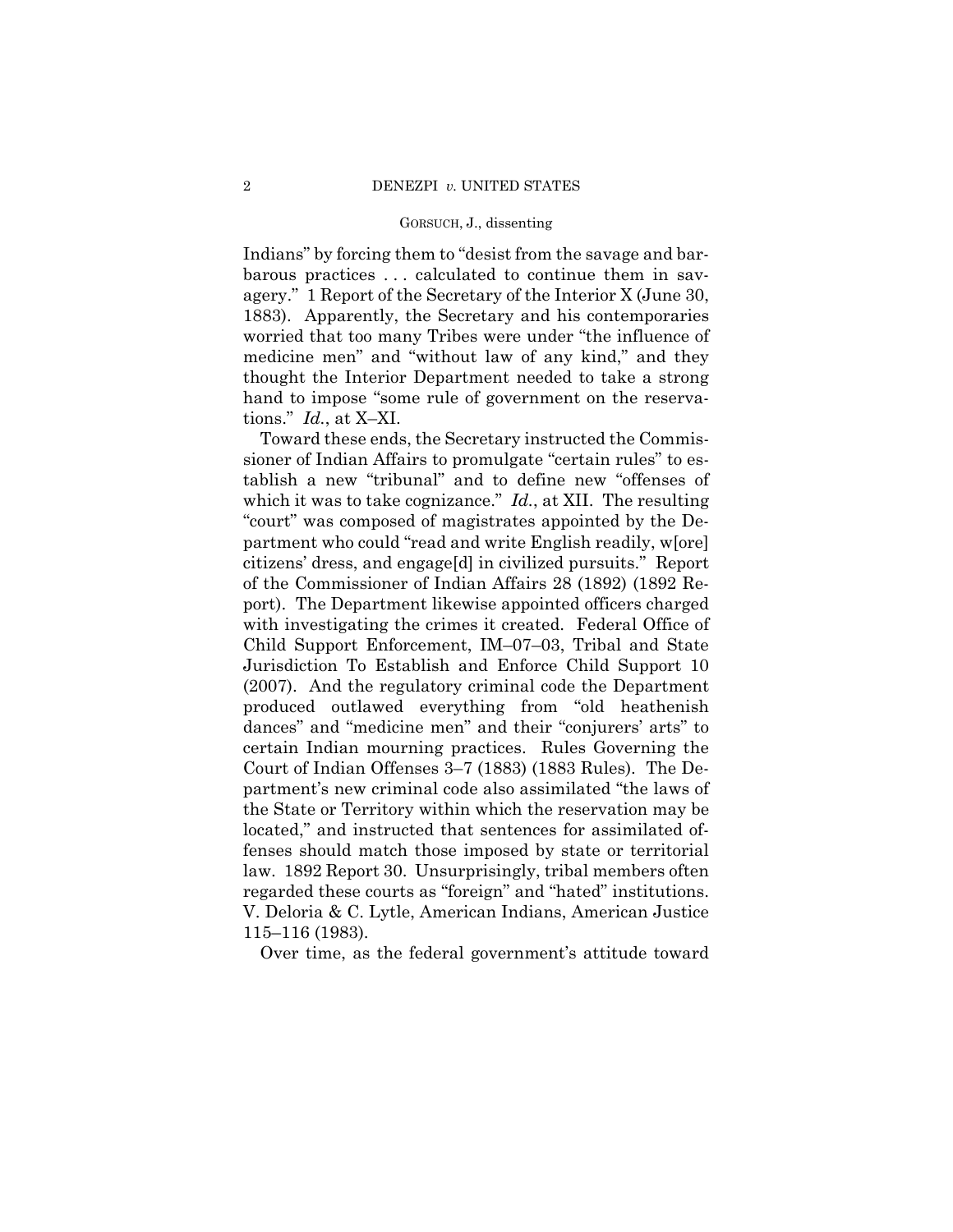federal agency officials. 25 CFR §§ 11.400–11.454 (2021). Native American traditions changed, the Department adjusted certain aspects of its regime. Now, some of the old federal offenses aimed at punishing tribal customs are gone. But the regulations still list many crimes created by And the regulations continue to assimilate other crimes too. Instead of assimilating state and territorial crimes, federal regulations today assimilate tribal crimes. They do so, however, only if and to the extent those tribal crimes are "approved by the Assistant Secretary [of] Indian Affairs or his or her designee." § 11.449. As before, any federal punishment for assimilated offenses may not exceed the sentence provided for by the assimilated (here, tribal) law. *Ibid.* Even today, prosecutors continue to be hired and controlled by the Department unless a Tribe opts out of that arrangement. § 11.204. Likewise, the Department retains full authority to "appoint a magistrate without the need for confirmation by the Tribal governing body." 85 Fed. Reg. 10714 (2020). And the Department retains the power to remove these adjudicators. See 25 CFR § 11.202.

## B

These arrangements turned out to play a pivotal role in Mr. Denezpi's case. In July 2017, he traveled to visit his girlfriend in Towaoc, Colorado, a town within the Ute Mountain Ute Reservation. His traveling companion, a woman known as V. Y., alleged that during the visit Mr. Denezpi sexually assaulted her. Mr. Denezpi claimed the encounter was consensual. Both Mr. Denezpi and V. Y. are members of the Navajo Nation.

 "United States of America, Plaintiff." App. 9–10. Federal tic threats, false imprisonment, and assault and battery. After a brief investigation, an agent of the Department of the Interior swore out a criminal complaint on behalf of the officials charged Mr. Denezpi with three offenses: terroris-Federal regulations define the first two offenses. See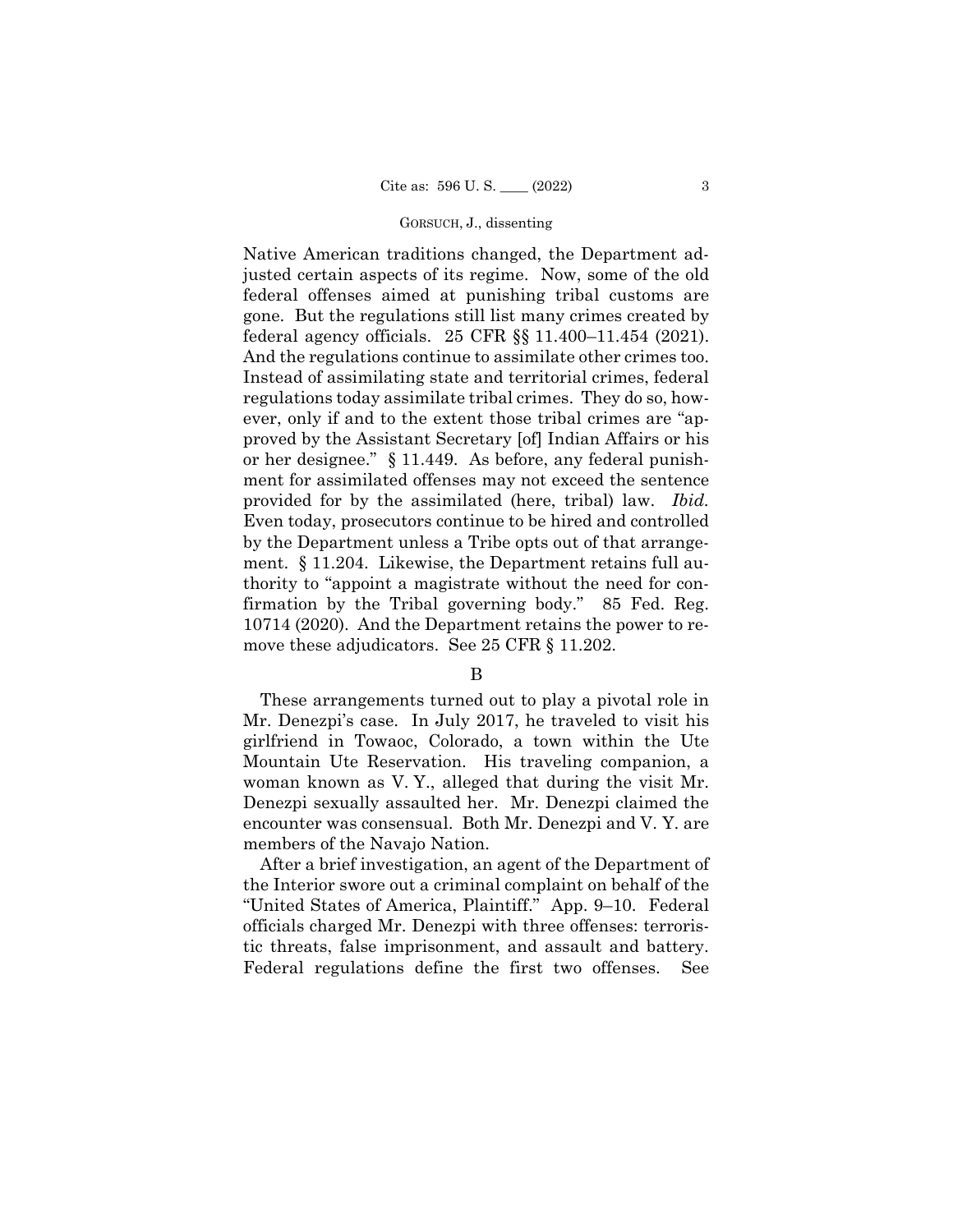ment the assimilated tribal law permits. *Ibid.* Ultimately, 25 CFR §§ 11.402, 11.404. The third offense—assault and battery—is an assimilated Ute Mountain Ute tribal offense "approved" by federal officials. § 11.449. Ultimately, federal authorities dismissed the first two charges and Mr. Denezpi pleaded no contest to the third while maintaining his innocence. Pursuant to federal regulation, the court was empowered to sentence Mr. Denezpi to no more than six months in prison for his crime, the maximum punishthe court sentenced him to 140 days—a punishment just shy of the maximum.

After further consideration, it seems federal authorities may have regretted their hasty prosecution. It seems too they may have considered the punishment authorized by tribal law and their own regulations insufficient. Six months after Mr. Denezpi finished his Interior Department sentence, the Justice Department brought new charges against him for the same offense under federal statutory law. These new charges carried the potential for a much longer sentence, one unconnected to tribal judgments about the appropriate punishments for tribal members. See 18 U. S. C. §§ 2241(a), 1153(a). In time, a federal district court convicted Mr. Denezpi and sentenced him to an additional 30 years in prison, followed by 10 years of supervised release.

Throughout, Mr. Denezpi has argued that the Constitution's Double Jeopardy Clause barred his second prosecution. The Clause provides that no person shall be "twice put in jeopardy" "for the same offense." Amdt. 5. No one disputes that Mr. Denezpi's first crime of conviction (assault and battery) is a lesser included offense of his second crime of conviction (aggravated sexual abuse). And no one disputes that, under our precedents, that is normally enough to render them the "same offense" and forbid a second prosecution. *Blockburger* v. *United States*, 284 U. S. 299, 304 (1932). Yet both the District Court and Court of Appeals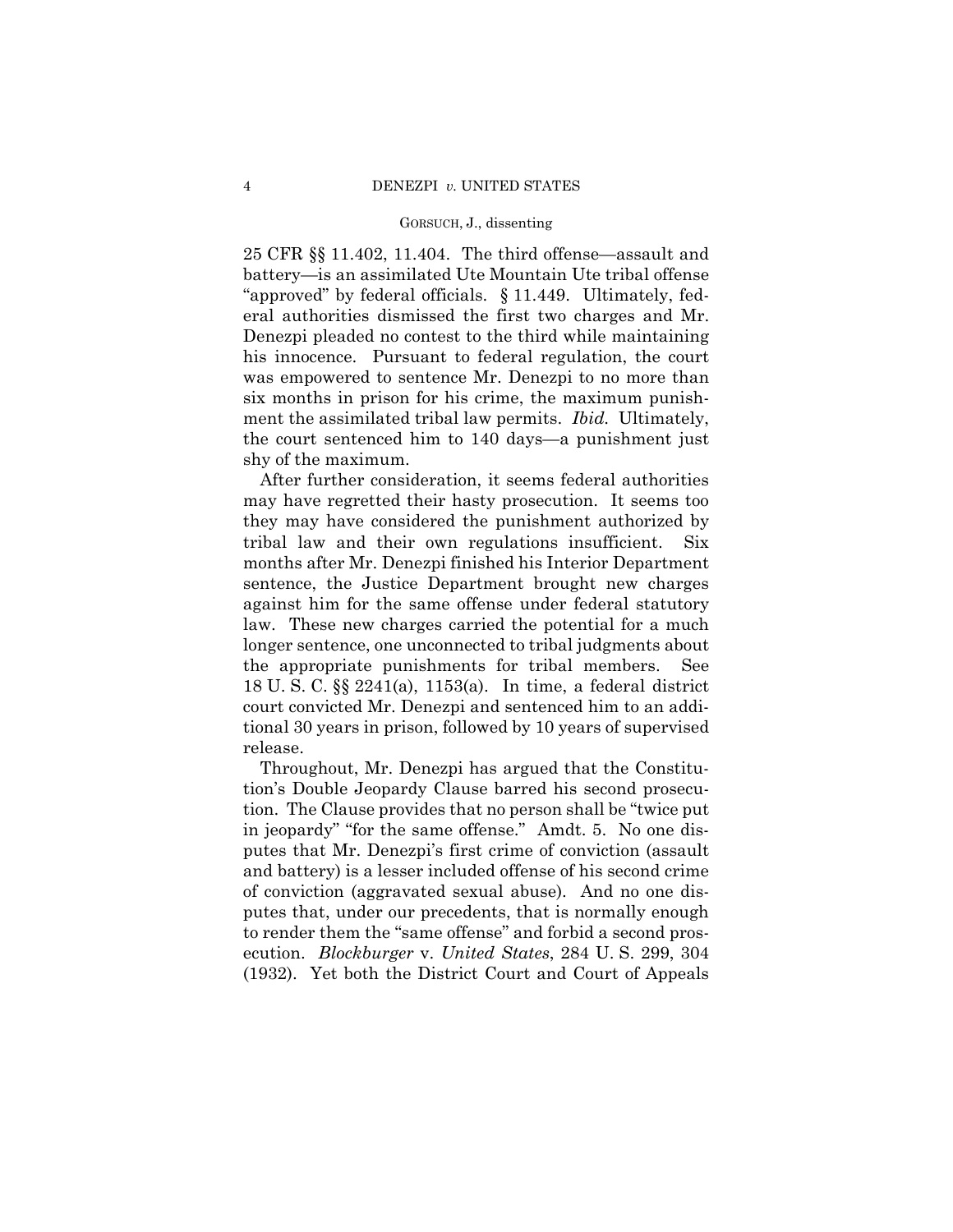rejected Mr. Denezpi's argument, so he brought it here.

## II

By anyone's account, the Court of Indian Offenses is a curious regime. When instructing agency officials to create the Court of Indian Offenses, neither Secretary Teller nor anyone else pointed to any Act of Congress authorizing the project. On the contrary, from the beginning, federal officials recognized that these "'so-called courts'" rested on a "shaky legal foundation." W. Hagan, Indian Police and Judges: Experiments in Acculturation and Control 110 (1966). Even more than that, one might wonder how an executive agency can claim the exclusive power to define, prosecute, and judge crimes—three distinct functions the Constitution normally reserves for three separate branches. See, *e.g.*, *United States* v. *Brown*, 381 U. S. 437, 442–443 (1965). In these proceedings, however, Mr. Denezpi has not questioned whether the Court of Indian Offenses is statutorily authorized. Nor has he questioned whether the Constitution permits executive officials rather than a judge and jury to try him for crimes. Accordingly, those questions—long lingering and incredibly still unanswered—remain for another day.

Focusing on Mr. Denezpi's double jeopardy claim, the Court finds no constitutional violation thanks to the "dualsovereignty doctrine." Under that doctrine, even successive prosecutions under identical criminal laws may be permissible if they are "brought by different sovereigns." *Puerto Rico* v. *Sánchez Valle*, 579 U. S. 59, 66–67 (2016). To my mind, that doctrine has no place in our constitutional order. See *Gamble*, 587 U.S., at (GORSUCH, J., dissenting) (slip op., at 1). But even taking the doctrine on its own terms, it does not tolerate what transpired here.

This Court has long recognized that, unless carefully cabined, the dual-sovereignty doctrine can present serious dangers. Taken to its extreme, it might allow prosecutors to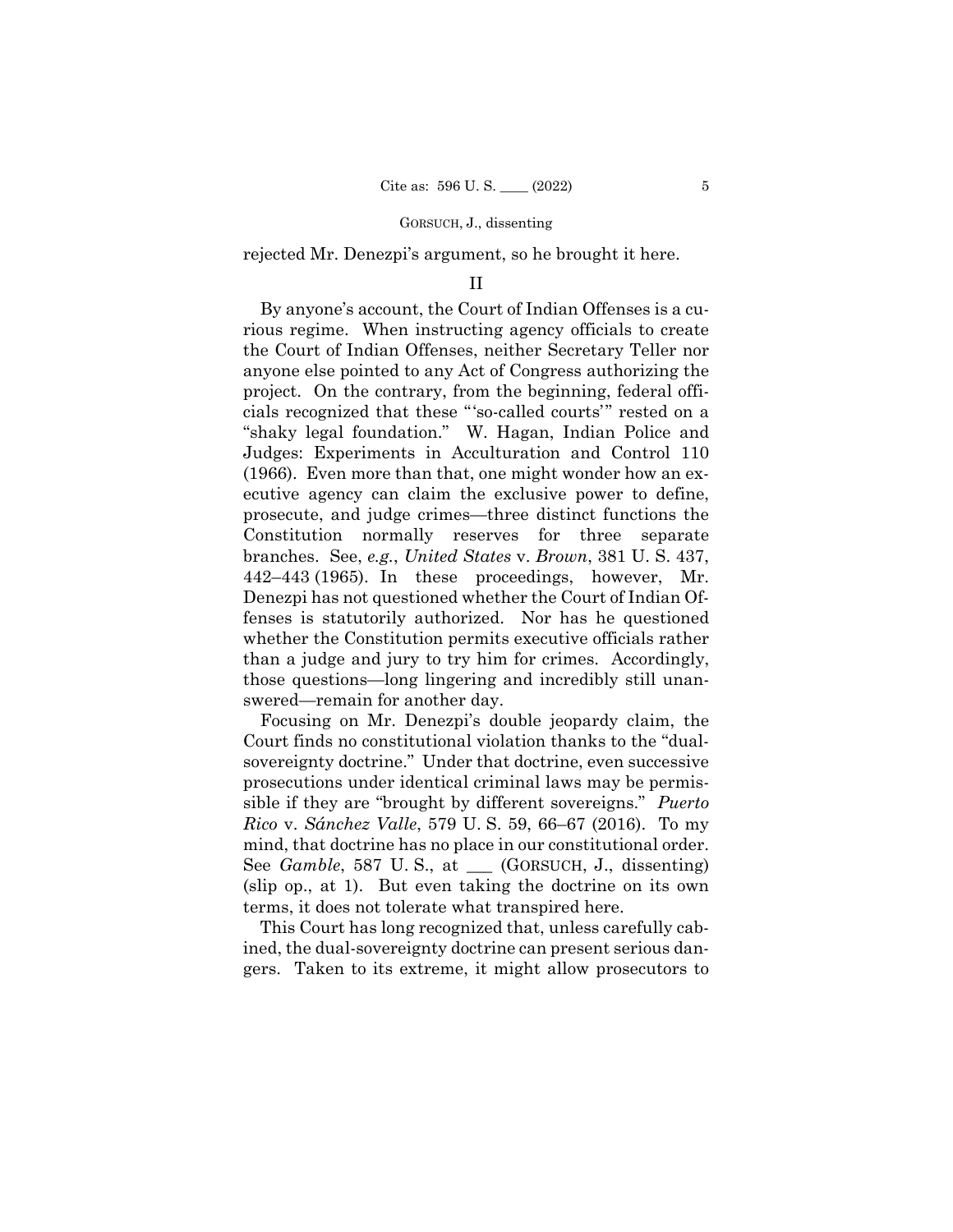coordinate and treat an initial trial in one jurisdiction as a dress rehearsal for a second trial in another. All of which would amount, in substance if not form, to successive trials for the same offense. See *Bartkus* v. *Illinois*, 359 U. S. 121, 123–124 (1959). For reasons like these, this Court has said repeatedly that the doctrine applies only when two requirements are satisfied. First, the two prosecutions must be brought under "the laws of two sovereigns." *Sánchez Valle*, 579 U. S., at 67. Second, the "two prosecuting *entities*" must "derive their power to punish from wholly independent [sovereign] sources." *Id.*, at 68 (emphasis added). Here, neither condition is satisfied.

A

Start with the fact that both of Mr. Denezpi's convictions were for federal offenses. Almost in passing and with little analysis, the Court suggests that his first conviction was for a tribal offense and only his second involved a federal offense. *Ante*, at 6. But that is wrong. Mr. Denezpi's first prosecution in the Court of Indian Offenses was for the violation of federal regulations that assimilated tribal law into federal law.

The regulations could not be plainer. Subpart D of the regulations governing the Court of Indian Offenses is titled "Criminal Offenses." 25 CFR §§ 11.400–11.454. This subpart contains a list of federal regulatory crimes, many of which contain enumerated elements. Nested in this list is "§ 11.449: Violation of an approved tribal ordinance." That regulation declares that anyone who violates a tribal ordinance "approved by the Assistant Secretary [of] Indian Affairs" is "guilty of an offense"—that is, an offense under the Interior Department's own "Law and Order Code," Part 11. The regulation further provides that anyone guilty of violating it "shall be sentenced as provided in the [tribal] ordinance." § 11.449.

That is exactly what happened in Mr. Denezpi's first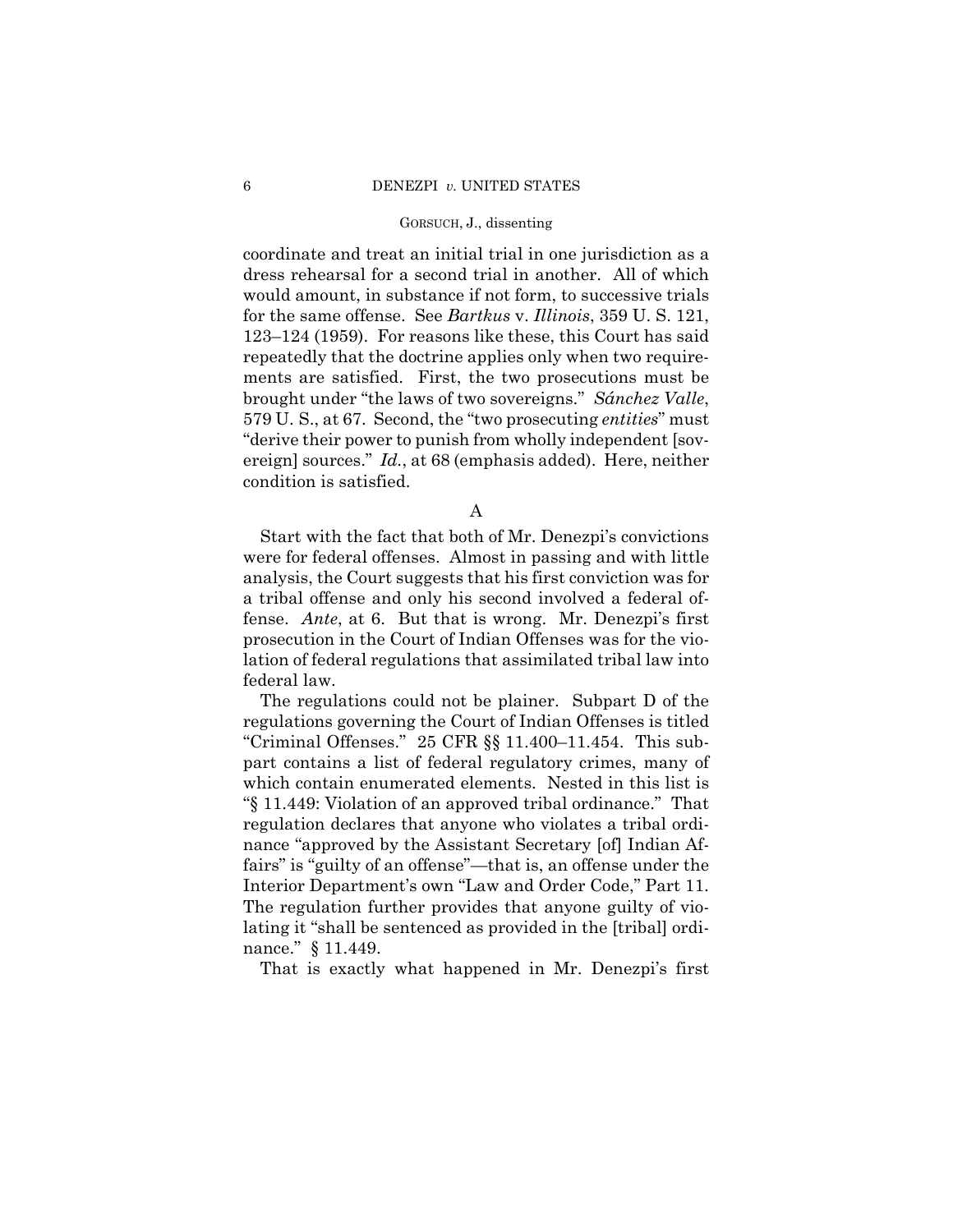prosecution. The Ute Mountain Ute have a tribal offense of assault and battery. By all indications, it was "approved" by the Assistant Secretary for assimilation into federal regulations. And for this federal regulatory crime, Mr. Denezpi was sentenced to a term of incarceration in a federal detention center. On any reasonable account, Mr. Denezpi was not convicted of a tribal offense. He was convicted of violating § 11.449, which assimilates federally approved tribal ordinances into federal law.

The regulation governing the Court of Indian Offenses' criminal jurisdiction confirms the conclusion. It states that, except as otherwise provided, the court has jurisdiction over "any action by an Indian . . . that is *made a criminal offense under this part*" by federal officials. § 11.114 (emphasis added). The italicized language clearly refers to the list of "Criminal Offenses" in Subpart D. And predictably enough, "the Ute Mountain Ute Code's assault and battery ordinance" is not on that list. *Ante*, at 6. What *is* on the list is a federal regulatory crime—"Violation of an approved tribal ordinance"—an offense that (to repeat) assimilates certain federally "approved" tribal laws. § 11.449.

Historical context further indicates that Mr. Denezpi was prosecuted for a federal regulatory crime. As we have seen, the Department of the Interior created the Court of Indian Offenses. And the Department wrote its own criminal code for enforcement in the court. Initially, that code included freestanding federal crimes outlawing everything from "heathenish dances" to "conjurers' arts." 1883 Rules 3–7. Other early regulations assimilated certain state and territorial laws into federal law and defined the punishment for these crimes by reference to these local laws. See Part I–A, *supra*. As we have seen, too, federal authorities have exercised the power to revise their code from time to time. They have eliminated some offenses and created others. They have chosen to end the assimilation of state and territorial offenses and incorporate instead certain "approved" tribal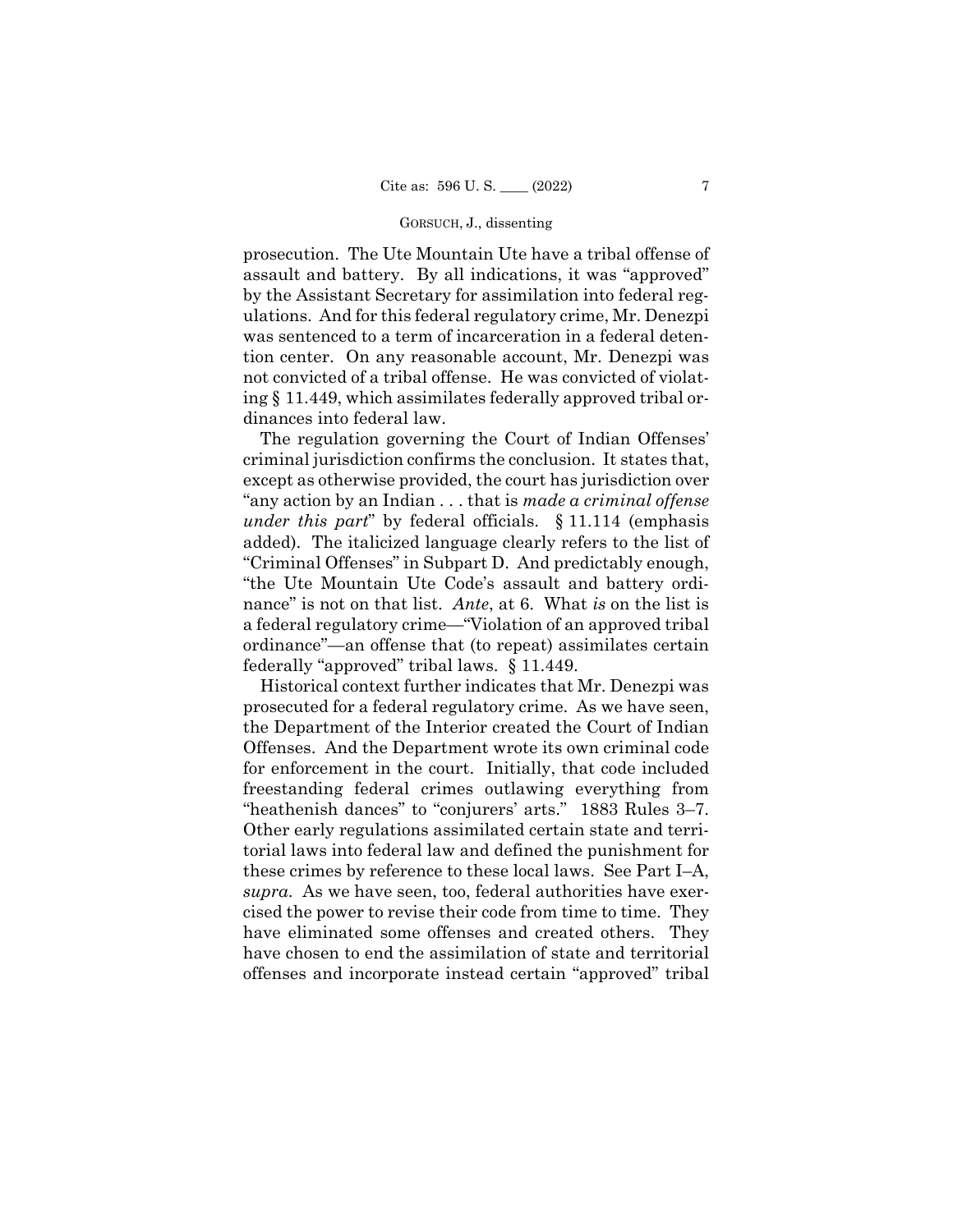offenses. Unless it should break some promise made to a particular Tribe, federal authorities could close the whole operation tomorrow just as they chose to open it in the first place.

Both text and context indicate that Mr. Denezpi was prosecuted in the Court of Indian Offenses for a federal crime, not a tribal one. That is the best reading of the relevant regulations. Nor would the result change if there were any reasonable doubt, for the rule of lenity would tip the balance in Mr. Denezpi's favor. See *Harrison* v. *Vose*, 9 How. 372, 378 (1850); *Wooden* v. *United States*, 595 U. S. \_\_\_,

 $\_\_\_\_$  (2022) (GORSUCH, J., concurring in judgment) (slip op., at 9–12).

B

Faced with so much competing evidence, how does the Court reply? It insists that *United States* v. *Wheeler*, 435 U. S. 313 (1978), "controls" our disposition of this case, mandating the conclusion that Mr. Denezpi's first prosecution was for a tribal offense, not a federal one. *Ante*, at 6.

That is mistaken. *Wheeler* held that, under the dualsovereignty doctrine, the Double Jeopardy Clause did not bar federal prosecutors from pursuing a defendant after his conviction for an equivalent *tribal offense in tribal court*. 435 U. S., at 329–330. In doing so, the Court stressed that, "[b]efore the coming of the Europeans, the tribes were selfgoverning sovereign political communities." *Id*., at 322– 323. And the Court observed that "the power to punish offenses against tribal law committed by Tribe members" was part of inherent tribal "sovereignty, [which] has never been taken away from [Tribes], either explicitly or implicitly, and is attributable in no way to any delegation to them of federal authority." *Id.*, at 328.

Exactly none of that "controls" the disposition of this case. *Wheeler* involved a prosecution by tribal authorities exercising their retained sovereign authority to punish tribal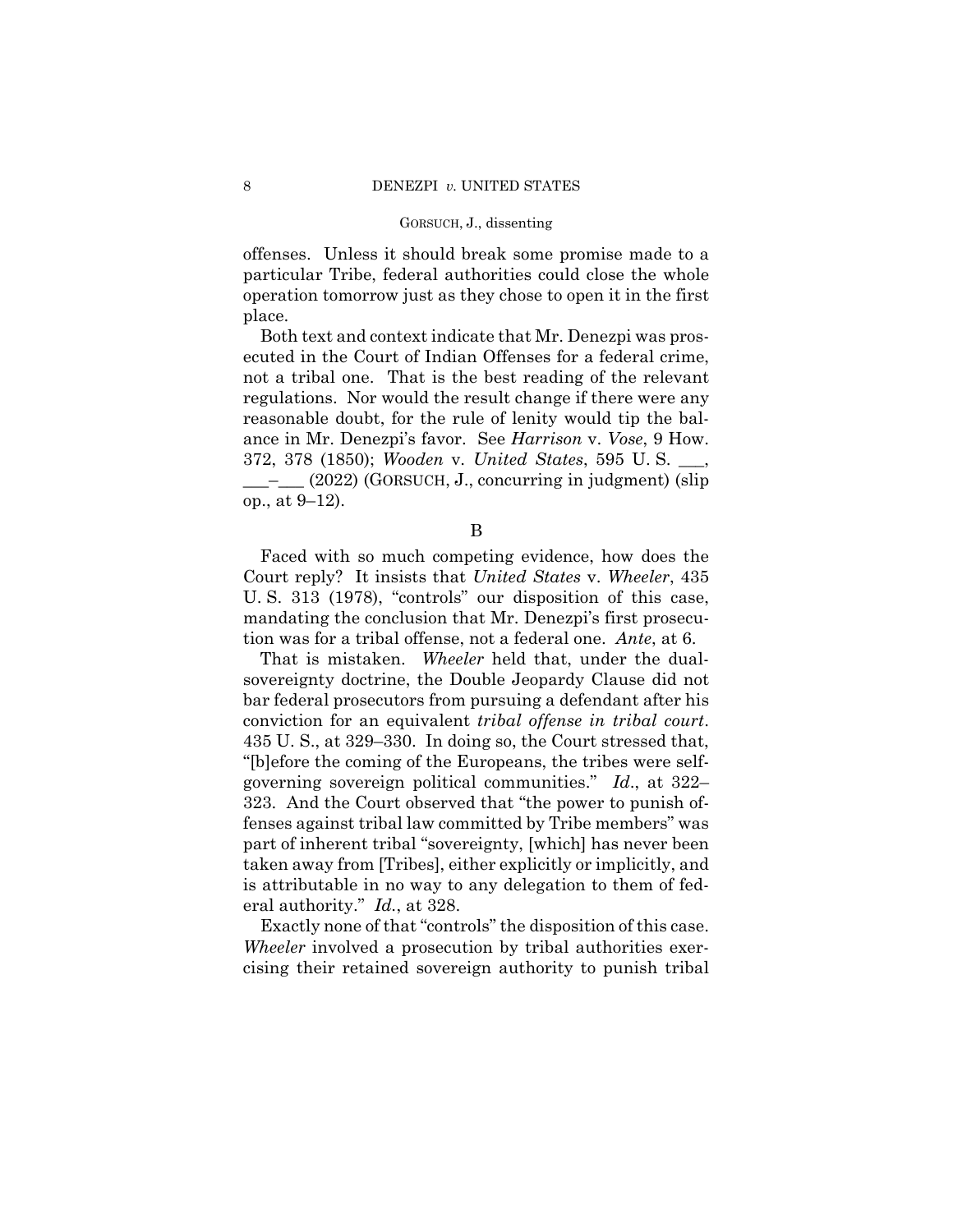Federal Government." *Ibid. Wheeler* settles nothing. members before their own courts. It did not involve a prosecution by federal authorities before a federal tribunal. The Tribe's prosecution in *Wheeler* was clearly for a tribal offense too—contributing to the delinquency of a minor in violation of Title 17, § 321 of the Navajo Tribal Code. See 435 U. S., at 315–316. It did not involve a federal regulation that assimilates approved tribal ordinances. What is more, the Court in *Wheeler* expressly noted and specifically reserved the question presented here. It stated that it "need not decide" whether its holding applied to the Court of Indian Offenses. *Id.*, at 327, n. 26. And it reserved that question in part because it acknowledged that, unlike tribal courts, the Court of Indian Offenses may be an "arm of the

Aware of the weakness of its appeal to precedent, the Court ultimately retreats to another argument. It contends that Mr. Denezpi has "agree[d]" his first conviction was for a "tribal" rather than a "federal" offense. See *ante*, at 6–7. But if the Court intends to rely on a purported concession to reach its judgment in this case, lower courts and future litigants should see today's decision for what it is: a one-off, case-specific ruling. Whether the Court of Indian Offenses enforces federal regulatory offenses rather than tribal offenses remains an open question for other litigants to preserve and pursue—and its answer is clear.

## III A

Proceeding further only underscores Mr. Denezpi's entitlement to relief. As this Court expressly acknowledged in *Gamble*, the application of the dual-sovereignty doctrine does not turn solely on "the formal difference between two distinct criminal codes."  $587 \text{ U}$ . S., at  $\_\_\_\_\_\_\_\_\_\_\_\_\$ . at 5). It also turns on "the substantive differences between the interests that two sovereigns can have in punishing the same act."  $Id.$ , at  $\_\_\_\_\_$ (slip op., at 5–6). So, for example, this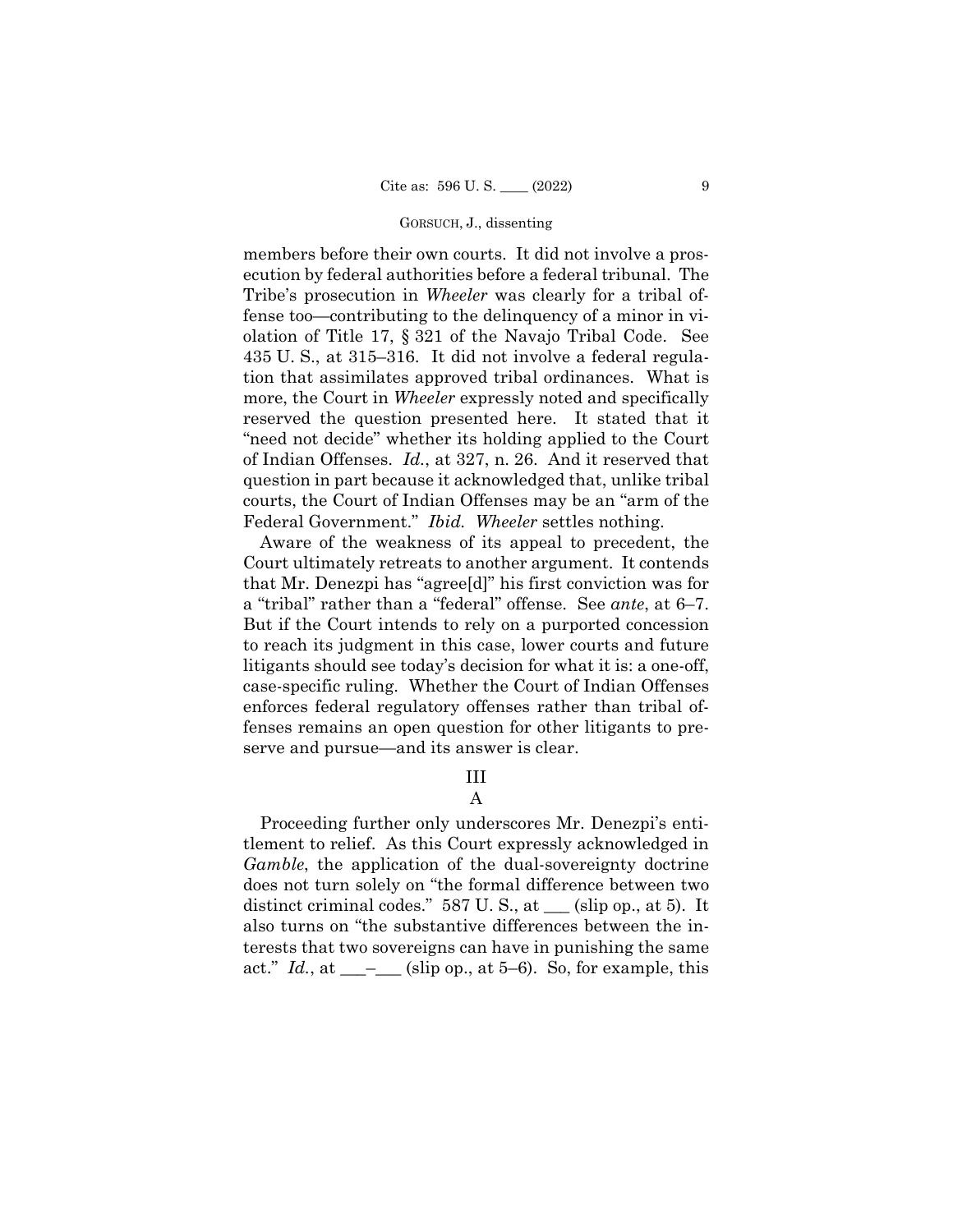the Clause. *Bartkus*, 359 U. S., at 123–124. Really, this Court will find a Double Jeopardy Clause violation even if an individual is tried under two separate legal codes if the two prosecuting entities derive their ultimate authority from the same sovereign source. See *Sánchez Valle*, 579 U. S., at 67–68. Likewise, if one sovereign uses another's laws as a "cover" or "sham" for what in substance amounts to its own successive prosecution, it will violate aspect of our jurisprudence represents nothing more than a recognition that "what cannot be done directly cannot be done indirectly. The Constitution deals with substance, not shadows." *Cummings* v. *Missouri*, 4 Wall. 277, 325 (1867).

To honor the Double Jeopardy Clause in substance as well as form, our cases indicate that we must ask, among other things, whether "the 'entities that seek successively to prosecute a defendant ... [are] separate sovereigns," based on "the deepest wellsprings . . . of [their] prosecutorial authority." *Sánchez Valle*, 579 U. S., at 67–68. "Whether two prosecuting entities are dual sovereigns in the double jeopardy context, we have stated, depends on whether they draw their authority to punish the offender from distinct sources of power. The inquiry is thus historical." *Id.*, at 68 (citation and internal quotation marks omitted). Under this inquiry, "[i]f two entities derive their power to punish from wholly independent sources . . . then they may bring successive prosecutions. Conversely, if those entities draw their power from the same ultimate source . . . then they may not." *Ibid.* (internal quotation marks omitted). So, for example, this Court has held that successive prosecutions for the same offense in a Puerto Rico court and a federal court are barred by the Double Jeopardy Clause because both ultimately derive their authority from Congress. *Id.*, at 73–77.

Applying these principles here, it is clear that the deepest historical wellsprings of the Court of Indian Offenses' authority lie not in the Ute Mountain Ute or any other Tribe,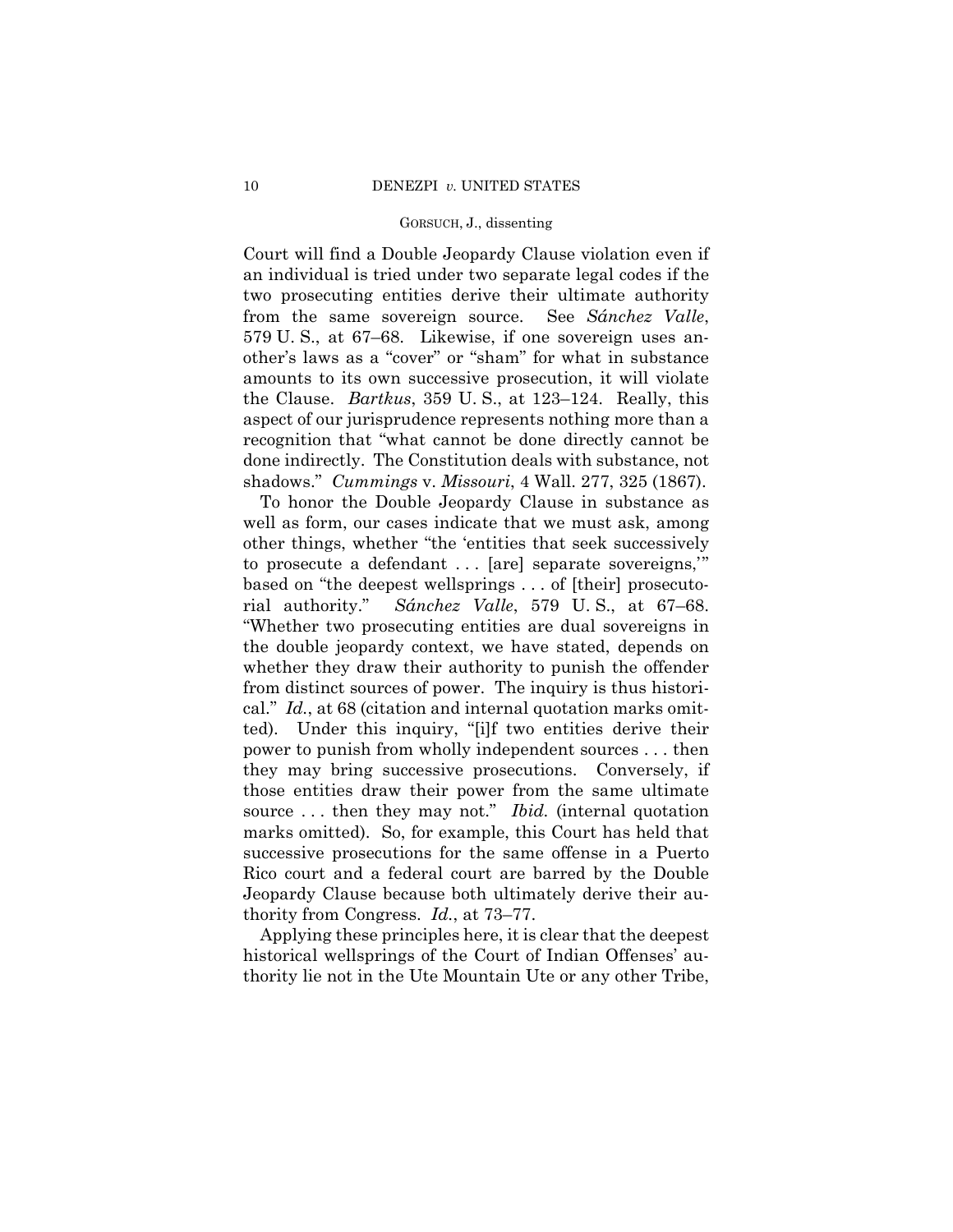but in the halls of the Department of the Interior. As we have seen, federal administrative authorities created this tribunal. Even today, federal officials continue to define and approve offenses for enforcement before it. They amend their list of offenses from time to time. They control the hiring and firing of prosecutors and magistrates. They opened this court; they may close it. The Court of Indian Offenses was and remains a federal scheme. See Part I–A, *supra*.

It would be deeply revisionist to suggest otherwise. Yes, the federal government has now eliminated many of its regulatory crimes aimed at expunging tribal traditions. Yes, some Tribes today see these courts as an alternative to creating their own tribal courts. But as the government's regulations make plain, the Court of Indian Offenses unambiguously remains "part of the Federal Government." 58 Fed. Reg. 54407. The federal government still exercises the authority to define its own offenses without reference to tribal law. And it enforces only those tribal ordinances its bureaucrats approve. If the courts of Puerto Rico are properly classified as federal under our case law, it defies the imagination to think administrative tribunals hatched by the Department of the Interior could be treated differently.

The facts of this case drive the point home. Federal authorities brought charges against Mr. Denezpi in his first prosecution in the name of the United States. Those who prosecuted him were employed and controlled by the federal government. See 25 CFR § 11.204; see also Brief for Ute Mountain Ute Tribe et al. as *Amici Curiae* 10. He was sentenced by a magistrate whom the federal government had the right to appoint and remove. See 85 Fed. Reg. 10714; 25 CFR § 11.202. And for his crime, Mr. Denezpi was incarcerated in a federal detention center. Federal agency officials played every meaningful role in his case: legislator, prosecutor, judge, and jailor.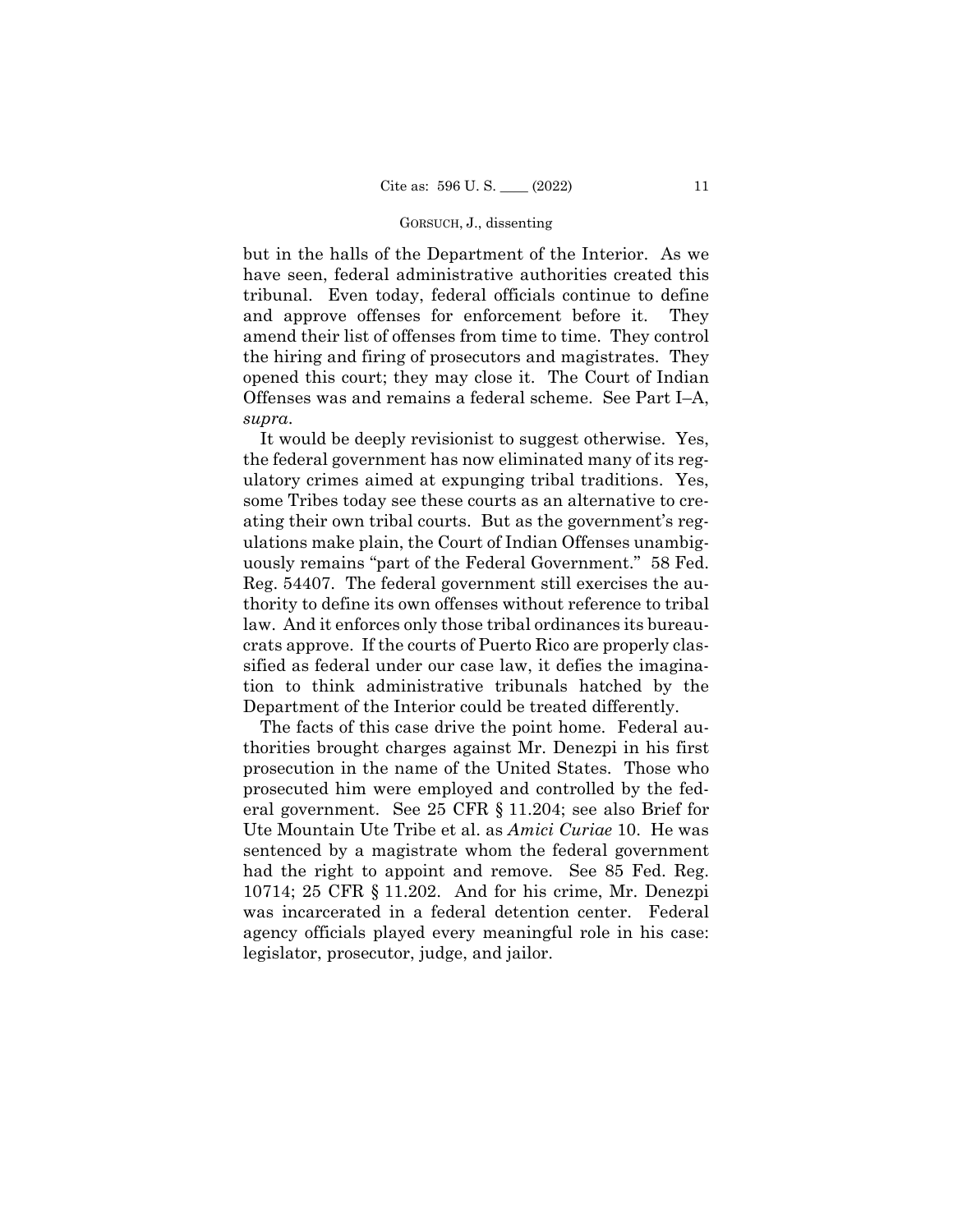There is more too. Federal authorities apparently regretted their hasty first prosecution. And far from seeking to vindicate tribal sentencing policy, it seems they may have found it wanting. So six months after the Interior Department finished the first case, the Justice Department took up the second. This time federal authorities invoked federal statutes carrying exponentially longer sentences, ones that care less about tribal sentencing policy for tribal members. Today, the federal government seeks license to follow this same course in future cases too. Whether viewed historically or through the lens of this contemporary case, the wellsprings here are federal through and through.

B

Once more, the Court's reply is unpersuasive. It admits that, in case after case, this Court has emphasized that the dual-sovereignty doctrine does not permit successive prosecutions by the same sovereign. *Ante*, at 9–10. Yet the Court today tries to brush all these precedents aside, offhandedly suggesting that each was mistaken. *Ante*, at 10. On its telling, the only thing that matters is that Mr. Denezpi was charged under two different sets of laws. *Ibid.* And here again the Court proceeds on an assumption that Mr. Denezpi was charged first under tribal law and then under federal law.

But the dual-sovereignty doctrine has never exalted form over substance in this way. If taken to its extreme, the Court's reasoning could seemingly allow a State to punish an individual twice for identical offenses, so long as one is proscribed by state law and the other by federal law. It would potentially allow the federal government to do the same. This Court has never before endorsed such a parsimonious and easily evaded understanding of the Double Jeopardy Clause.

Notice, too, what the Court does *not* say. In rejecting Mr.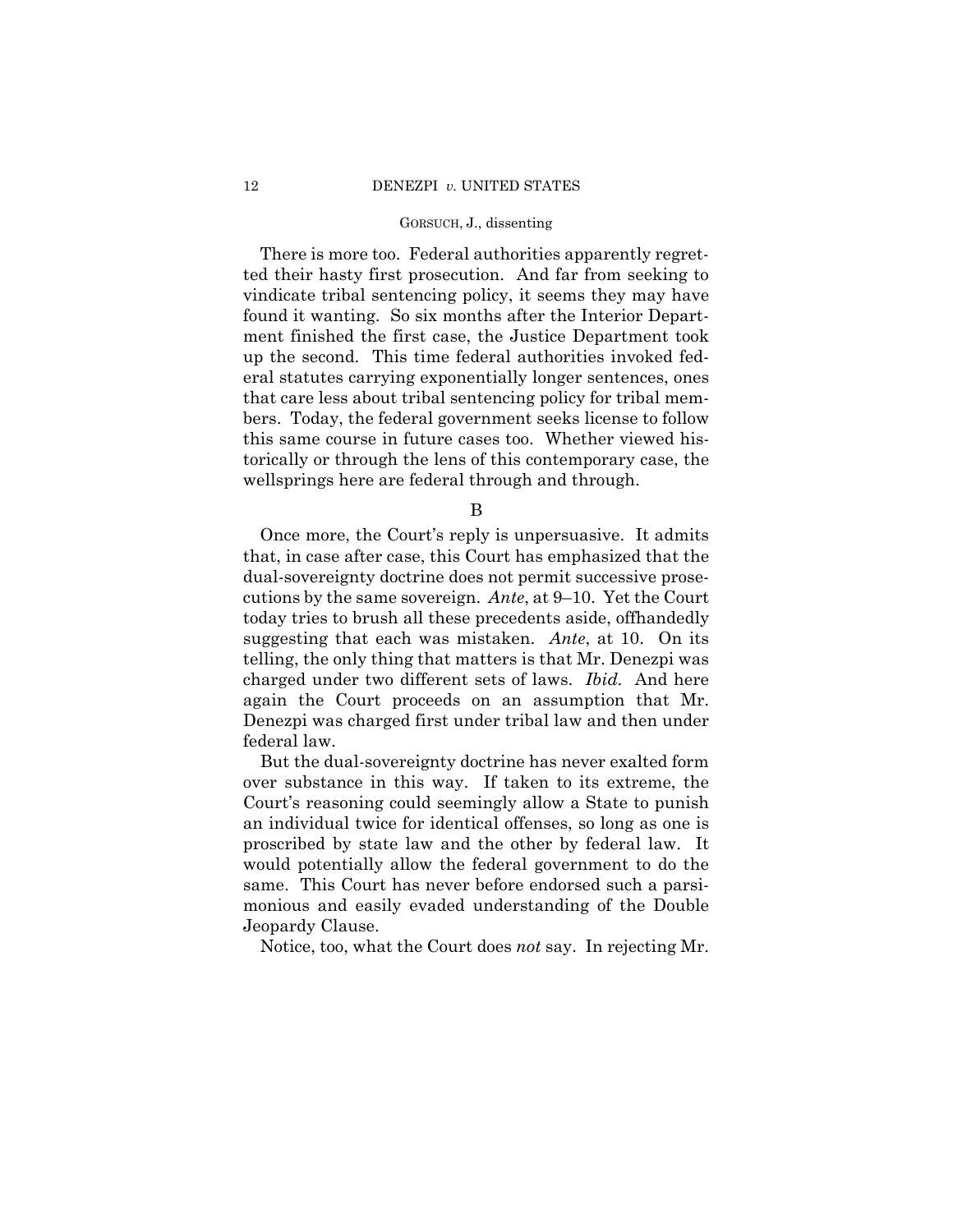Denezpi's arguments, it does not conclude that the Constitution *allows* successive prosecutions by one sovereign based on another sovereign's laws. Instead, it holds only that the "constitutional barrier to such cross-enforcement . . . does not derive from the Double Jeopardy Clause." *Ante*, at 12. The Court says nothing, for example, about whether the Due Process Clauses may have something to say on the subject. See Amdts. 5, 14. Under their terms, governments generally may not deprive citizens of liberty or property unless they do so according to "those settled usages and modes of proceeding" existing at common law. *Murray's Lessee* v. *Hoboken Land & Improvement Co.*, 18 How. 272, 277 (1856). And the Court points to no case blessing successive prosecutions by a single sovereign using its own and another's laws, much less any "settled" tradition of doing so. So here again, the Court's decision today leaves much open for the future.

\*

As early as the 1890s, observers expressed concern that the creation of the Court of Indian Offenses could make it "possible to try a man twice for the same offense," first for a federal regulatory offense, then for a federal statutory crime. Proceedings of the Eighth Annual Meeting of the Lake Mohonk Conference 32 (1890) (statement of T. Riggs). As they put it, a federal officer might "tak[e] up" a Native American who might then "spen[d] two or three days in the agency lockup" pursuant to federal regulatory charges, and "then for the same offense [might] be brought before [a federal district] court." *Ibid.* Today, that pessimistic prediction has proved true. It is hard to believe this Court would long tolerate a similar state of affairs in any other context allowing federal bureaucrats to define an offense; prosecute, judge, and punish an individual for it; and then transfer the case to the resident U. S. Attorney for a second trial for the same offense under federal statutory law. Still, for